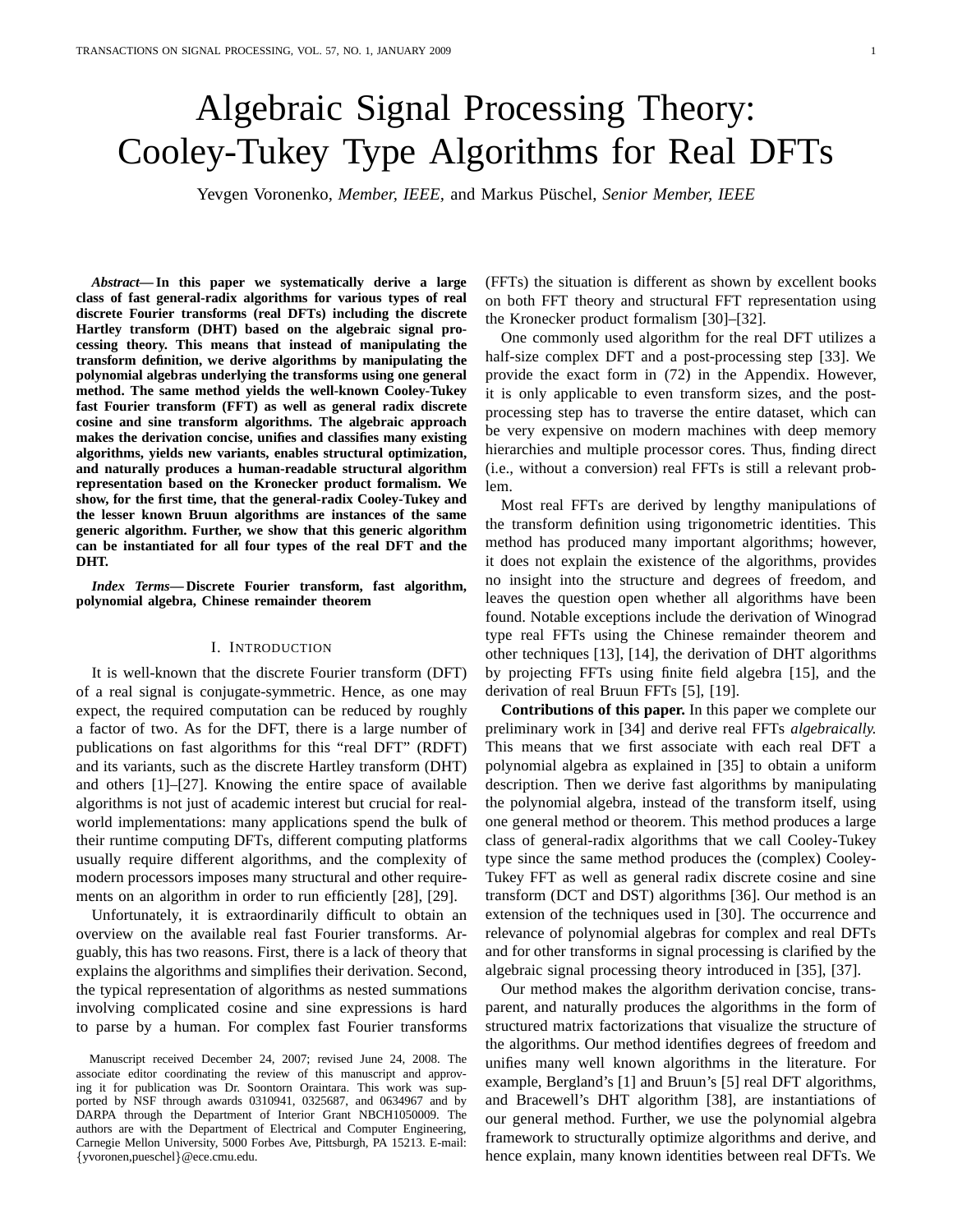provide a detailed literature review in Section VI.

We also made an effort to fully specify all occurring algorithms and identities in a form suitable as a reference for implementation developers.

The method in this paper does not produce all existing real FFTs; e.g., prime-factor [39], [40] and Rader-type [41], [42] algorithms are excluded.

**Organization.** Section II introduces polynomial algebras, explains their connection to transforms, and characterizes complex and real DFTs in this framework. In Section III we explain our general method to produce Cooley-Tukey type algorithms using polynomial algebras. The method is then applied to the real DFTs in Section IV. We show first a unified algorithm description and then show two classes of instantiations. The structural optimization and identities between real DFTs are explained and derived in Section V. Section VI analyzes the derived algorithms and gives a detailed literature review. We conclude in Section VII.

# II. POLYNOMIAL ALGEBRAS AND TRANSFORMS

In this section we introduce polynomial algebras and explain how they are associated to transforms. Then we identify this connection for various versions of complex and real DFTs. Later we exploit this algebraic interpretation of real DFTs to derive their Cooley-Tukey type algorithms.

We also introduce the matrix notation that we will use to describe fast transform algorithms.

For further background on the mathematics in this section and polynomial algebras in particular, we refer to [43].

#### *A. Polynomial Algebras and Transforms*

**Polynomial algebra.** An algebra A is a vector space that also provides a multiplication of its elements. Examples include the sets of complex or real numbers  $\mathbb C$  or  $\mathbb R$ , and the sets of complex or real polynomials  $\mathbb{C}[x]$  or  $\mathbb{R}[x]$ .

The key structure in this paper is the *polynomial algebra*. Given a fixed polynomial  $p(x)$  of degree  $deg(p) = n$ , we define a polynomial algebra as the set

$$
\mathbb{C}[x]/p(x) = \{s(x) \mid \deg(s) < \deg(p)\}
$$

of polynomials of degree smaller than  $n$  with addition and multiplication modulo p. Viewed as a vector space,  $\mathbb{C}[x]/p(x)$ hence has dimension  $n$ .

As a simple example we consider  $A = \mathbb{C}[x]/(x^2-1)$ , which has dimension 2. A possible basis is  $b = (1, x)$ . In A, for example,  $x \cdot (x+1) = x^2 + x \equiv x+1 \mod (x^2-1)$ , obtained by replacing  $x^2$  with 1.

**Chinese remainder theorem (CRT).** Assume  $p(x)$  =  $q(x)r(x)$  factorizes into two coprime (no common factors) polynomials  $q$  and  $r$ . Then the Chinese remainder theorem (CRT) for polynomials is the linear mapping<sup>1</sup>

$$
\Delta: \mathbb{C}[x]/p(x) \rightarrow \mathbb{C}[x]/q(x) \oplus \mathbb{C}[x]/r(x),
$$
  

$$
s(x) \mapsto (s(x) \bmod q(x), s(x) \bmod r(x)).
$$

<sup>1</sup>More precisely, isomorphism of algebras.

Here,  $\oplus$  is the direct sum of vector spaces with elementwise operation. If we choose bases  $b, c, d$  in the three polynomial algebras, then  $\Delta$  can be expressed as a matrix. This matrix is obtained by mapping every element of b with  $\Delta$ , expressing it in the concatenation  $c \cup d$  of the bases c and d, and writing the results into the columns of the matrix.

As an example, we consider again the polynomial  $p(x) =$  $x^2 - 1 = (x - 1)(x + 1)$  and the CRT decomposition

$$
\Delta: \ \mathbb{C}[x]/(x^2-1) \to \mathbb{C}[x]/(x-1) \oplus \mathbb{C}[x]/(x+1).
$$

As bases, we choose  $b = (1, x)$ ,  $c = (1)$ ,  $d = (1)$ .  $\Delta(1) =$  $(1, 1)$  with the same coordinate vector in  $c \cup d = (1, 1)$ . Further, because of  $x \equiv 1 \mod (x - 1)$  and  $x \equiv -1 \mod (x + 1)$ ,  $\Delta(x) = (x, x) \equiv (1, -1)$  with the same coordinate vector. Thus,  $\Delta$  in matrix form is the so-called butterfly matrix

$$
F_2 = \begin{bmatrix} 1 & 1 \\ 1 & -1 \end{bmatrix} . \tag{1}
$$

**Polynomial transforms.** Assume  $p(x) \in \mathbb{C}[x]$  is separable, i.e., it has pairwise distinct zeros  $\alpha = (\alpha_0, \dots, \alpha_{n-1})$ . Then the CRT decomposes  $\mathbb{C}[x]/p(x)$  completely into its *spectrum*:

$$
\Delta: \mathbb{C}[x]/p(x) \to \mathbb{C}[x]/(x - \alpha_0) \oplus \ldots \oplus \mathbb{C}[x]/(x - \alpha_{n-1}),
$$
  

$$
s(x) \mapsto (s(\alpha_0), \ldots, s(\alpha_{n-1})).
$$
 (2)

Here we used that  $s(x) \equiv s(\alpha_k) \mod (x - \alpha_k)$ . If we choose a basis  $b = (p_0, \ldots, p_{n-1})$  in  $\mathbb{C}[x]/p(x)$  and bases  $b_i = (1)$ in each  $\mathbb{C}[x]/(x-\alpha_i)$ , then the corresponding matrix is given by

$$
\mathcal{P}_{b,\alpha} = [p_{\ell}(\alpha_k)]_{0 \le k,\ell < n}
$$

and is called the *polynomial transform* for  $A = \mathbb{C}[x]/p(x)$ with basis  $b$ .

If, in general, we choose  $b_i = (\beta_i)$  as spectral basis, then the matrix corresponding to the decomposition (2) is the *scaled polynomial transform*

$$
\mathrm{diag}_{0 \leq \ell < n} (1/\beta_\ell) \mathcal{P}_{b,\alpha}.
$$

We jointly refer to polynomial transforms, scaled or not, as Fourier transforms.

**DFT as a polynomial transform.** For example, the DFT of size  $n$  (viewed as a matrix [31], [32]) is the polynomial transform for  $A = \mathbb{C}[x]/(x^n - 1)$  with basis  $b = t_n =$  $(1, x, \dots, x^{n-1})$ . Namely,  $x^n - 1 = \prod_{0 \le k < n} (x - w_{k/n})$  where we use the notation

$$
w_r = e^{-2\pi jr},
$$

which implies that  $w_{1/n}$  is a primitive nth root of unity and  $w_r^k = w_{kr}$ . With this notation,

$$
\mathcal{P}_{b,\alpha} = \left[w_{k/n}^{\ell}\right]_{0 \le k,\ell < n} = \left[w_{1/n}^{k\ell}\right]_{0 \le i,jn} = \text{DFT}_n \,.
$$

Other types of DFTs were introduced in [44], [45], named type 1–4 in [4] (type 1 is the standard DFT), and described algebraically in [35]. Namely, type 3 is obtained by choosing  $\mathcal{A} = \mathbb{C}[x]/(x^n + 1)$  as algebra with the same basis  $t_n$  to get

$$
\mathcal{P}_{b,\alpha} = \left[w_{1/n}^{(k+1/2)\ell}\right]_{0 \leq k,\ell n} = \text{DFT-3}_n.
$$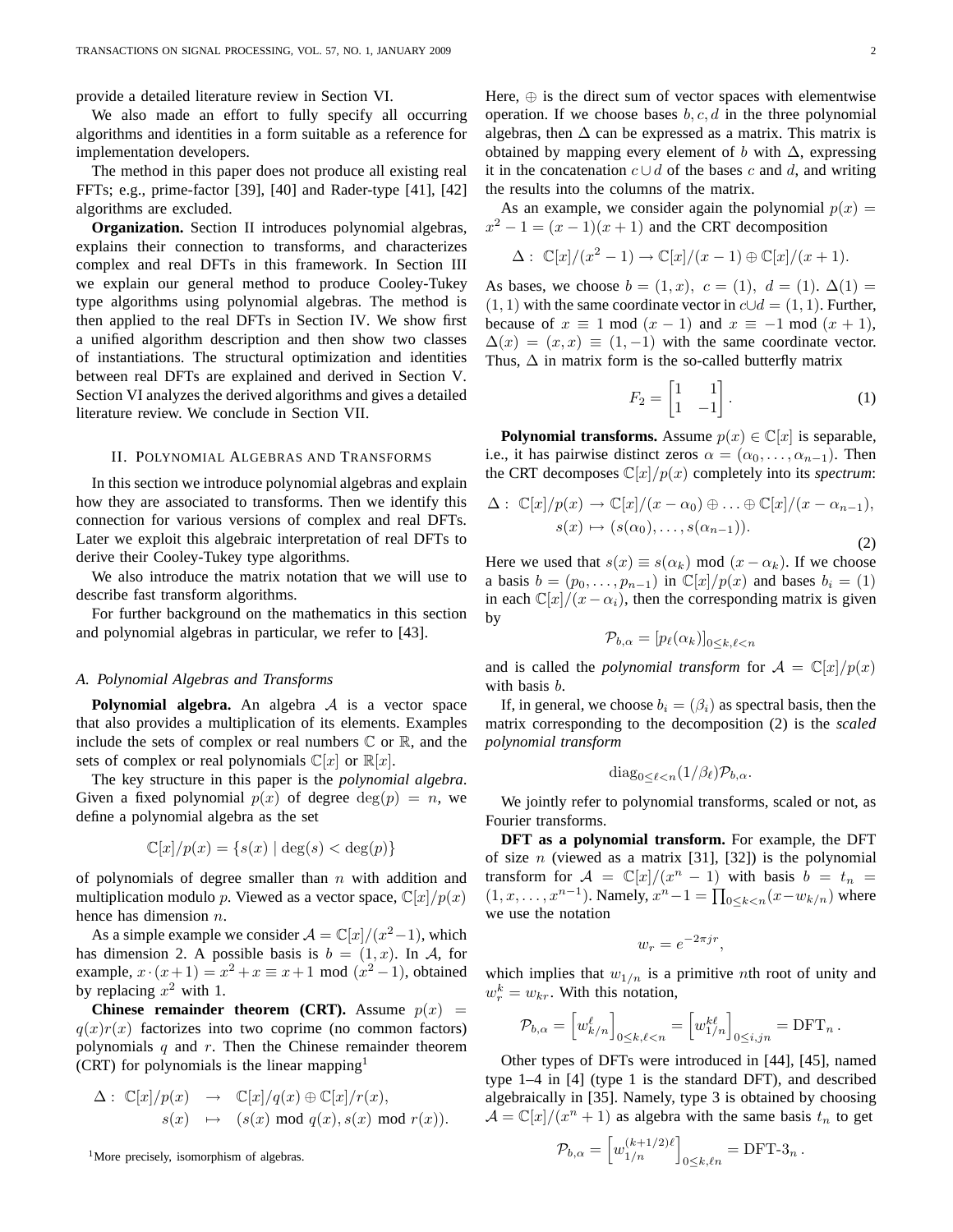The DFTs of type 2 and 4 are scaled polynomial transforms as shown by

$$
\text{DFT-2}_{n} = \text{diag}_{0 \le k < n} (w_{1/n}^{k/2}) \text{DFT}_{n},
$$
\n
$$
\text{DFT-4}_{n} = \text{diag}_{0 \le k < n} (w_{1/n}^{(k+1/2)/2}) \text{DFT-3}_{n}.
$$

For example, for the DFT- $2<sub>n</sub>$  this implies that  $(w_{1/n}^{-k/2})$  is chosen as basis in the spectral component  $\mathbb{C}[x]/(x-w_{1/n}^k)$ ,  $0 \leq k < n$ .

**Discussion.** The interpretation of the DFT as polynomial transform has long been known and been used to derive and understand its fast algorithms [30], [46]. Recently, in the context of the algebraic signal processing theory (ASP) [35], [37], [47], we have shown that this interpretation is also natural from a signal processing point of view. Namely, associated with the DFT is A as filter algebra,  $\mathcal{M} = \mathcal{A}$  as signal  $\mathcal{A}$ module, and  $\Phi$  :  $(s_0, \ldots, s_{n-1}) \mapsto \sum_{0 \leq \ell n} s_{\ell} x^{\ell}$  as *finite z*-transform. The polynomial  $x^n - 1$  captures the periodic boundary condition associated with the DFT, and filtering is the multiplication of polynomials  $h(x) \in A$  and  $s(x) \in M$ modulo  $x^n - 1$  (which is equivalent to the circular convolution of the coefficients).

(A,M, Φ) is an example of a *signal model* in ASP, the basic concept on which ASP is axiomatically built. Among other things, ASP shows that a signal model supports shiftinvariance if  $A$  is commutative. In the finite-dimensional case this naturally leads to polynomial algebras, which explains their appearance in SP. For example, we have shown that most trigonometric transforms are associated with signal models built from polynomial algebras [35], [37]. This signal models associated with the 16 discrete cosine and sine transforms do not support time but space signal processing [37].

The main insight that ASP provides for this paper is that knowing the signal model, i.e., polynomial algebra, associated with a transform makes the algorithm derivation straightforward and transparent.

#### *B. Real Polynomial Algebras and Transforms*

To relate various versions of real DFTs to polynomial algebras, we have to generalize (2) as explained in [35].

**Real polynomial transforms.** We assume that  $p(x)$  is real, which guarantees that its roots are either real or form complex conjugate pairs. Then, instead of decomposing  $\mathbb{C}[x]/p(x)$ over C as in (2), we decompose  $\mathbb{R}[x]/p(x)$  over R using the complete real factorization  $p(x) = \prod_{0 \le k \le m} f_k(x)$ . The polynomials  $f_k$  have either degree one (in the case of a real root of  $p$ ) or two (in the case of a pair of conjugate complex roots of p). Consequently, the CRT yields the *real* spectral decomposition

$$
\Delta: \mathbb{R}[x]/p(x) \to \mathbb{R}[x]/f_1(x) \oplus \ldots \oplus \mathbb{R}[x]/f_m(x),
$$
  

$$
s(x) \mapsto (s(x) \mod f_1(x), \ldots, s(x) \mod f_m(x)).
$$
  
(3)

To express  $\Delta$  as a matrix, we choose again a basis b in  $\mathbb{R}[x]/p(x)$  and bases in the spectral components. For the latter, there is now a larger set of choices. We call each transform obtained this way a real polynomial transform, or real Fourier transform, or simply Fourier transform. Note that if all roots of p are real, then every real Fourier transform is also a complex one. This is the case for the DCTs and DSTs [37].

**Real DFTs as polynomial transforms.** We consider  $\mathbb{R}[x]/(x^n \pm 1)$ , which underlie the real DFTs as expected [35]. To simplify notation, we set

$$
c_r = \cos(2\pi r), \quad s_r = \sin(2\pi r),
$$
  

$$
cas_r = c_r + s_r, \quad cms_r = c_r - s_r.
$$

and introduce the polynomials (for  $0 < r < 1$ )

$$
p_{2n,r}(x) = (x^n - w_r)(x^n - w_{-r}) = x^{2n} - 2c_rx^n + 1.
$$
 (4)

Using this notation, we have the following complete *real* factorizations:

$$
x^{n} - 1 = (x - 1)(x + 1) \prod_{0 \le i < n/2 - 1} p_{2,(i+1)/n}(x), \quad n \text{ even},
$$

$$
x^{n} - 1 = (x - 1) \prod_{0 \le i < n/2} p_{2,(i+1)/n}(x), \qquad n \text{ odd},
$$

$$
x^{n} + 1 = \prod_{0 \le i < n/2} p_{2,(i+1/2)/n}(x), \qquad n \text{ even},
$$

$$
x^{n} + 1 = \prod_{0 \leq i < n/2} p_{2,(i+1/2)/n}(x) \cdot (x+1), \quad n \text{ odd},
$$

$$
p_{2n,r}(x) = \prod_{0 \le i < n} p_{2,(i+r)/n}(x). \tag{5}
$$

The first four factorizations yield the following complete *real* algebra decompositions of  $\mathbb{R}[x]/(x^n - 1)$  (for *n* even and odd, respectively):

$$
\mathbb{R}[x]/(x-1) \oplus \mathbb{R}[x]/(x+1) \oplus \bigoplus_{0 \le i < n/2 - 1} \mathbb{R}[x]/p_{2,(i+1)/n},\tag{6}
$$

$$
\mathbb{R}[x]/(x-1) \oplus \bigoplus_{0 \le i < n/2} \mathbb{R}[x]/p_{2,(i+1)/n},\tag{7}
$$

and the following decompositions of  $\mathbb{R}[x]/(x^n+1)$  (for n even and odd, respectively):

$$
\bigoplus_{0 \le i < n/2} \mathbb{R}[x]/p_{2,(i+1/2)/n},\tag{8}
$$

$$
\bigoplus_{0 \le i < n/2} \mathbb{R}[x]/p_{2,(i+1/2)/n} \oplus \mathbb{R}[x]/(x+1). \tag{9}
$$

The factorization (5) yields the decomposition of  $\mathbb{R}[x]/p_{2n,r}(x)$  as

$$
\bigoplus_{0 \le i < n} \mathbb{R}[x]/p_{2,(i+r)/n}(x),\tag{10}
$$

and defines the skew real DFTs used later.

As we explain next, real DFTs are associated with  $A =$  $\mathbb{R}[x]/(x^n \pm 1)$  with basis  $t_n = (1, x, \dots, x^{n-1})$  and different choices of spectral bases. The most important cases are listed in Table I, which also introduces names for the chosen bases and a unified notation for real DFTs. The decomposition properties are explained later but already listed here for completeness. The exact form of these transforms can be found in Table XIII in the appendix.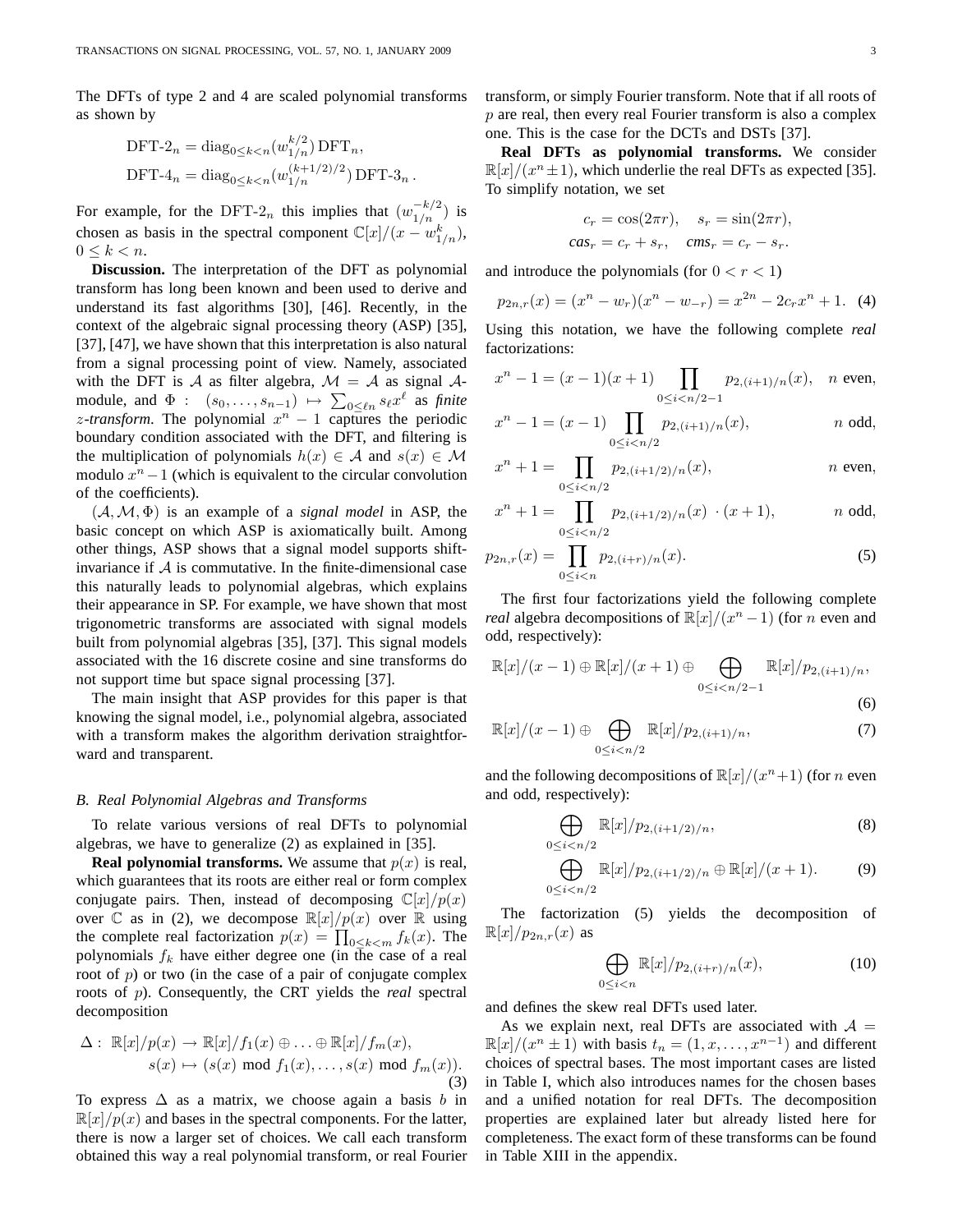TABLE I REAL DFTS: (a) ASSOCIATED POLYNOMIAL ALGEBRAS; (b) NOTATION FOR BASES; (c) NOTATION FOR SPECTRAL BASES.

| (a)                                                                              |                                      |                                                                             |                               |                                                                                                                                                                                                                                                                                                                                                                         |  |
|----------------------------------------------------------------------------------|--------------------------------------|-----------------------------------------------------------------------------|-------------------------------|-------------------------------------------------------------------------------------------------------------------------------------------------------------------------------------------------------------------------------------------------------------------------------------------------------------------------------------------------------------------------|--|
| <b>Transform</b>                                                                 | Algebra                              | <b>Basis</b> <i>b</i>                                                       | <b>Spectral</b><br>basis f    | Unified<br>notation                                                                                                                                                                                                                                                                                                                                                     |  |
| $R$ DFT $_n$                                                                     | $x^n-1$                              | $\boldsymbol{t}$                                                            | $\boldsymbol{e}$              | $\mathcal{F}_n(t\rightarrow e)$                                                                                                                                                                                                                                                                                                                                         |  |
| $R$ DFT- $2n$                                                                    | $x^n-1$                              | $\scriptstyle t$                                                            | $e^{1/2}$                     | $\mathcal{F}_n(t\rightarrow e^{1/2})$                                                                                                                                                                                                                                                                                                                                   |  |
| $R$ DFT-3 <sub>n</sub>                                                           | $x^n + 1$                            | $\scriptstyle t$                                                            | $\,e\,$                       | $\mathcal{G}_n(t\rightarrow e)$                                                                                                                                                                                                                                                                                                                                         |  |
| $R$ DFT-4 $n$                                                                    | $x^n + 1$                            | $\scriptstyle t$                                                            | $e^{1/2}$                     | $\mathcal{G}_n(t\rightarrow e^{1/2})$                                                                                                                                                                                                                                                                                                                                   |  |
| $\text{DHT}_n$                                                                   | $x^n-1$                              | $\bar{t}$                                                                   | $\boldsymbol{h}$              | $\mathcal{F}_n(t\!\to\!h)$                                                                                                                                                                                                                                                                                                                                              |  |
| $\text{DHT-}2_n$                                                                 | $x^n-1$                              | $\bar{t}$                                                                   | $h^{1/2}$                     | $\mathcal{F}_n(t\!\to\!h^{1/2})$                                                                                                                                                                                                                                                                                                                                        |  |
| $\text{DHT-}3_n$                                                                 | $x^n + 1$                            | $\scriptstyle t$                                                            | $\boldsymbol{h}$              | $\mathcal{G}_n(t\rightarrow h)$                                                                                                                                                                                                                                                                                                                                         |  |
| $\text{DHT-}4_n$                                                                 | $x^n + 1$                            | $\scriptstyle t$                                                            | $h^{1/2}$                     | $\mathcal{G}_n(t\rightarrow h^{1/2})$                                                                                                                                                                                                                                                                                                                                   |  |
| $B\text{RDFT}_n$                                                                 | $x^n-1$                              | $\boldsymbol{t}$                                                            | $\boldsymbol{s}$              | $\mathcal{F}_n(t\rightarrow s)$                                                                                                                                                                                                                                                                                                                                         |  |
| $BRDFT-2n$                                                                       | $x^n-1$                              | $\scriptstyle t$                                                            | $s^{1/2}$                     | $\mathcal{F}_n(t\rightarrow s^{1/2})$                                                                                                                                                                                                                                                                                                                                   |  |
| $BRDFT-3n$                                                                       | $x^n + 1$                            | $\scriptstyle t$                                                            | $\boldsymbol{s}$              | $\mathcal{G}_n(t\rightarrow s)$                                                                                                                                                                                                                                                                                                                                         |  |
| $B\text{RDFT-}4_n$                                                               | $x^n+1$                              | $\scriptstyle t$                                                            | $s^{1/2}$                     | $\mathcal{G}_n(t\rightarrow s^{1/2})$                                                                                                                                                                                                                                                                                                                                   |  |
| skew real DFT                                                                    | $p_{2n,r}(x)$                        | b                                                                           | f                             | $S_{2n,r}(b\rightarrow f)$                                                                                                                                                                                                                                                                                                                                              |  |
|                                                                                  |                                      | (b)                                                                         |                               |                                                                                                                                                                                                                                                                                                                                                                         |  |
| Polynomials                                                                      |                                      |                                                                             |                               | <b>Decomposition property</b>                                                                                                                                                                                                                                                                                                                                           |  |
| $x^n-1$                                                                          |                                      |                                                                             |                               | $x^{km} - 1 = (x^m)^k - 1$                                                                                                                                                                                                                                                                                                                                              |  |
| $x^n + 1$                                                                        |                                      |                                                                             |                               | $x^{km} + 1 = (x^m)^k + 1$                                                                                                                                                                                                                                                                                                                                              |  |
| $p_{2n,r} = x^{2n} - 2c_rx^n + 1$                                                |                                      |                                                                             | $p_{2km,r} = p_{2k,r}(x^m)$   |                                                                                                                                                                                                                                                                                                                                                                         |  |
| Bases in polynomial algebras                                                     |                                      |                                                                             |                               | <b>Decomposition property</b>                                                                                                                                                                                                                                                                                                                                           |  |
| $t_n = (1, x, \ldots, x^{n-1})$                                                  |                                      |                                                                             | $t_{km} = t_k(x^m) \star t_m$ |                                                                                                                                                                                                                                                                                                                                                                         |  |
| $s_n = (x^{-\lfloor n/2 \rfloor}, \ldots, 1, \ldots, x^{\lceil n/2 \rceil - 1})$ |                                      |                                                                             | $s_{km} = s_k(x^m) \star t_m$ |                                                                                                                                                                                                                                                                                                                                                                         |  |
| $e_{2,r} = (1, \frac{c_r - x}{s_r})$                                             |                                      |                                                                             |                               |                                                                                                                                                                                                                                                                                                                                                                         |  |
| $e_{2n,r} = e_{2,r}(x^n) \star t_n$                                              |                                      |                                                                             |                               | $e_{2km,r}=e_{2k,r}(x^m)\star t_m$                                                                                                                                                                                                                                                                                                                                      |  |
| $h_{2,r} = \left(\frac{-cms_r + x}{2s_r}, \frac{cas_r - x}{2s_r}\right)$         |                                      |                                                                             |                               |                                                                                                                                                                                                                                                                                                                                                                         |  |
| $h_{2n,r} = h_r(x^n) \star t_n$                                                  |                                      |                                                                             |                               | $h_{2km,r} = h_{2k,r}(x^m) * t_m$                                                                                                                                                                                                                                                                                                                                       |  |
|                                                                                  |                                      | (c)                                                                         |                               |                                                                                                                                                                                                                                                                                                                                                                         |  |
| Type $\mathbb{R}[x]/x \pm 1 \mathbb{R}[x]/p_{2,r}(x)$                            |                                      |                                                                             |                               |                                                                                                                                                                                                                                                                                                                                                                         |  |
| (1)<br>$\boldsymbol{e}$                                                          | $e_{2,r} = (1, \frac{c_r - x}{s_r})$ |                                                                             |                               |                                                                                                                                                                                                                                                                                                                                                                         |  |
| (1)<br>$\boldsymbol{h}$                                                          |                                      | $h_{2,r} = \left(\frac{-cm_{r}+x}{2s_{r}}, \frac{cas_{r}-x}{2s_{r}}\right)$ |                               |                                                                                                                                                                                                                                                                                                                                                                         |  |
| (1)<br>$\boldsymbol{s}$                                                          |                                      | $s_{2,r} = (2c_r - x, 1) = (x^{-1}, 1)$                                     |                               |                                                                                                                                                                                                                                                                                                                                                                         |  |
| $e^{1/2}$<br>(1)                                                                 |                                      |                                                                             |                               |                                                                                                                                                                                                                                                                                                                                                                         |  |
| $h^{1/2}$<br>(1)                                                                 |                                      |                                                                             |                               | $\begin{array}{l} {x^{ - 1/2} e_{2,r} = {{\left( {\frac{{{s_{3r/2} - x{s_{r/2}}}}{{{s_r}}},\frac{{{c_{3r/2} - x{c_{r/2}}}}{{{s_r}}}}} \right)}\over {{x^{ - 1/2}}h_{2,r}^*} = {{\left( {\frac{{\left( {-ms_{3r/2} + x{cms_{r/2}}},\frac{{{ - c{as_{3r/2} + x{cas_{r/2}}}}} }} \right)}}{{2s_r}}},\frac{{{ - c{as_{3r/2} + x{cas_{r/2}}}}} \right)}}{2s_r}} \end{array}$ |  |
|                                                                                  | $(a,b)^* = (a,-b)$                   |                                                                             |                               |                                                                                                                                                                                                                                                                                                                                                                         |  |

Most important for signal processing applications are the standard RDFT (type 1) and the discrete Hartley transform (DHT), also of type 1.

**Standard RDFTs.** The standard real DFT (type 1) is defined<sup>2</sup> by the matrix

$$
R\text{DFT}_n = \begin{bmatrix} 1 & 1 & \dots & 1 & 1 \\ 1 & -1 & \dots & 1 & -1 \\ \begin{bmatrix} c_{k\ell/n} \\ -s_{k\ell/n} \end{bmatrix}_{1 \le k < n/2, 0 \le \ell < n} \end{bmatrix} . \tag{11}
$$

<sup>2</sup>Note that the definitions of the RDFT in the literature may differ by a permutation of the rows compared to (11) as explained later.

This notation means that below the first two rows, we have an  $n/2 - 1 \times n$  matrix, each entry of which is a  $2 \times 1$  block containing a cosine and a negative sine of the same angle as shown.

For a real input signal of length  $n$ , it computes the real and imaginary parts (interleaved) of the complex spectrum, which is conjugate symmetric. The second row of (11) computes the highest frequency spectral component and is only present for even  $n$ . It is known, and expected, that using the RDFT instead of the DFT saves roughly half of the operations.

Algebraically, the RDFT is a real Fourier transform for the decompositions (6) or (7) with respect to the spectral basis called e in Table I(c). Namely, e means that the list  $(1)$  is chosen as basis in the one-dimensional spectral components  $\mathbb{R}[x]/(x \pm 1)$  and the list

$$
e_{2,r} = (1, c_r/s_r - 1/s_r \cdot x).
$$

in the two-dimensional components  $\mathbb{R}[x]/p_{2,r}(x)$ . This choice yields  $x^{\ell} \equiv c_{\ell r} \cdot 1 - s_{\ell r} \cdot (c_r/s_r - 1/s_r \cdot x) \mod p_{2,r}$  and hence  $(c_{\ell r}, -s_{\ell r})$  as coordinate vector as required by (11) (where  $r = k/n$ ).

The RDFT of type 3 [9], [35] is obtained analogously from  $(8)$  and  $(9)$  as shown in Table I(a)

As for the DFT we have to modify the basis in the spectral components to obtain the RDFTs of types 2 and 4 [9], [35]. The spectral components of DFT-2 and DFT-4 are of the form  $\mathbb{C}[x]/(x-w_r)$  and have bases  $(w_r^{-1/2})$ . To obtain the RDFT equivalent, we observe that in  $\mathbb{C}[x]/(x-w_r)$ ,  $w_r^{-1/2} \equiv$  $x^{-1/2}$ , i.e., the spectral basis is shifted by  $x^{-1/2}$ . Hence, we compute the bases of the corresponding  $\mathbb{R}[x]/p_{2,r}$  analogously. We compute  $x^{-1/2}$  in  $\mathbb{R}[x]/p_{2,r}$ . First, we notice that  $x^{-1/2} =$  $x^{-1} \cdot x^{1/2}$ , and compute  $x^{-1} = 2c_r - x$ . Next we solve  $y^2 = x$ for y in the algebra, which yields two possible solutions  $y =$  $\pm \frac{1+x}{2c_{u/2}}$ . We set  $x^{1/2} = \frac{1+x}{2c_{u/2}}$  to obtain the desired transform matrices. Hence

$$
x^{-1/2} = x^{-1} \cdot x^{1/2} = \frac{1 + 2c_r - x}{2c_{r/2}} = \frac{s_{3r/2} - xs_{r/2}}{s_r}.
$$
 (12)

The basis of  $\mathbb{R}[x]/p_{2,r}$  is now  $x^{-1/2} \cdot e_{2,r}$ . The final result, after replacing  $x^{-1/2}$  using (12), is shown in Table I(c). The complete spectral basis is denoted with  $e^{1/2}$ .

**DHTs.** Choosing the basis h instead of e and  $h^{1/2}$  instead of  $e^{1/2}$  [see Table I(c)] in the spectral components yields the well-known discrete Hartley transforms (DHTs) of types 1– 4. "The" DHT is type 1 and due to [38], [48]; the other types were introduced in [27]. Note that  $h_{2,r}$  consists of the difference and the sum of the two elements of  $e_{2,r}$ . Similarly,  $h_{2,r}^{1/2}$  consists of the difference and the negative sum of the two elements of  $e_{2,r}^{1/2}$ .<sup>3</sup>

**BRDFTs.** It seems that the most natural choice of basis in the two-dimensional spectral components is  $(1, x)$ . However, the associated real DFT is not considered in the literature. Bruun's FFT [5] uses (implicitly, since no polynomial algebras are used) a close variant by choosing  $s_{2,r} = (x^{-1}, 1) \equiv (2c_r$  $x, 1$ ). This choice hence yields four types of BRDFTs as we

<sup>&</sup>lt;sup>3</sup>This slightly inconsistent definition of  $h^{1/2}$  makes the DHTs of types 2 and 3 mutual transposes up to a permutation, see (63)–(70) in Section VI.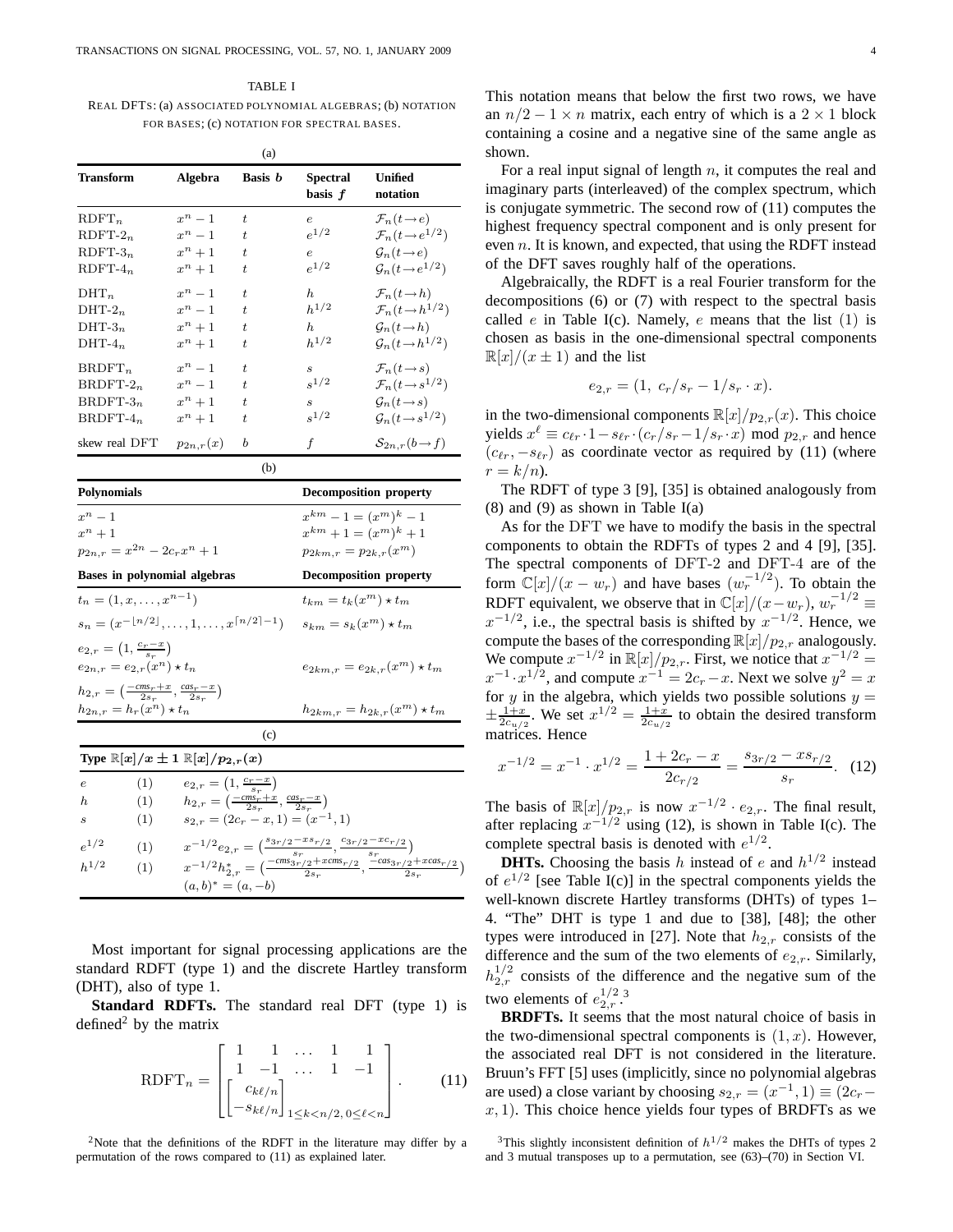## TABLE II

RELATIONSHIP BETWEEN REAL AND COMPLEX DFTS FOR EVEN n.

$$
\begin{array}{rcl}\n\text{DHT}_{n} & = & \left(I_{2} \oplus (I_{n/2-1} \otimes \begin{bmatrix} 1 & -1 \\ 1 & 1 \end{bmatrix}\right)) \text{RDFT}_{n}, \\
\text{DHT-2}_{n} & = & \left(I_{2} \oplus (I_{n/2-1} \otimes \begin{bmatrix} 1 & -1 \\ -1 & -1 \end{bmatrix}\right)) \text{RDFT-2}_{n}, \\
\text{DHT-3}_{n} & = & \left(I_{n/2} \otimes \begin{bmatrix} 1 & -1 \\ 1 & 1 \end{bmatrix}\right) \text{RDFT-3}_{n}, \\
\text{DHT-4}_{n} & = & \left(I_{n/2} \otimes \begin{bmatrix} 1 & -1 \\ -1 & -1 \end{bmatrix}\right) \text{RDFT-4}_{n}, \\
\text{RDFT}_{n} & = & \left(I_{2} \oplus (I_{n/2-1} \otimes_{i} \begin{bmatrix} c_{(i+1)/n} & 1 \\ s_{(i+1)/n} & 0 \end{bmatrix}\right) \text{BRDFT}_{n}, \\
\text{RDFT-3}_{n} & = & \left(I_{n/2} \otimes_{i} \begin{bmatrix} c_{(i+1/2)/n} & 1 \\ s_{(i+1/2)/n} & 0 \end{bmatrix}\right) \text{RDFT-3}_{n}.\n\end{array}
$$
\n
$$
\begin{array}{rcl}\n\text{DFT}_{n} & = & U_{n}\left(I_{2} \oplus \begin{bmatrix} I_{(n-2)/2} \otimes \begin{bmatrix} 1 & j \\ 1 & -j \end{bmatrix}\right)\right) \text{RDFT}_{n}, \\
\text{DFT-2}_{n} & = & U_{n}\left(\begin{bmatrix} 1 & j \end{bmatrix} \oplus \begin{bmatrix} I_{(n-2)/2} \otimes \begin{bmatrix} 1 & j \\ -1 & j \end{bmatrix}\right) \text{RDFT-2}_{n}, \\
\text{DFT-3}_{n} & = & V_{n}\left(I_{n/2} \otimes \begin{bmatrix} 1 & j \\ 1 & -j \\ -1 & j \end{bmatrix}\right) \text{RDFT-4}_{n}.\n\end{array}
$$

call them. Only BRDFT and BRDFT-3 will prove useful in the algorithm derivation later.

**Skew real DFTs.** Table I(a) also introduces *skew* real DFTs associated with (10). These will arise as building blocks in the real DFT algorithms.

**Relationships.** Since the RDFTs, DHTs, and BRDFTs only differ in the choice of spectral basis, they can be converted into each other using a base change in the spectrum. It takes the form of a block-diagonal matrix; the block sizes correspond to the dimensions of the spectral components. For example, for even n, and  $t \in \{1, 2, 3, 4\}$ , it takes the form of the first six equations in Table II. (the notation is explained in the next section)

Further, the DFT can be computed by first decomposing  $\mathbb{C}[x]/(x^n-1)$  over  $\mathbb R$  using any real DFT and then completely by decomposing the two-dimensional components. For even  $n$  we obtain this way the last four equations in Table II. U and V are permutations that also occur in the spectral format conversion below. They are defined in (16) and (17) below.

**Format.** We use for all real DFTs the same ordering of the spectrum corresponding to (8) and (9), i.e., the onedimensional spectral components are first, and the twodimensional components are kept together. Other ways of ordering hence require a permutation of the rows of the transform matrices. Our ordering corresponds to the Perm format of the RDFT in the Intel IPP library [49]. This is different from FFTW [50] which pads one-dimensional spectral components with an extra 0, and is the equivalent of CCS format in IPP.

For the RDFTs, our ordering is common (e.g., already used in [1]). For the DHTs it is different from the original "standard" definitions in [38] and [27]. The relationship is as follows

Standard-DHT-t<sub>n</sub> = 
$$
U_n
$$
 DHT-t<sub>n</sub>,  $t \in \{1, 2\}$ , (13)

Standard-DHT-t<sub>n</sub> = 
$$
V_n
$$
 DHT-t<sub>n</sub>,  $t \in \{3, 4\}$ . (14)

The permutations U and V are defined below in  $(16)$  and  $(17)$ .

We provide the explicit form of the RDFTs, DHTs, and BRDFTs as used in this paper in Table XIII in the appendix.

# *C. Matrix Notation*

In the remainder of the paper we derive fast algorithms represented as factorizations of the transform matrix as products of structured sparse matrices. The notation follows [31].

**Basic matrices.** We denote the  $n \times n$  identity matrix with  $I_n$ . If the columns of  $I_n$  are reversed, we get  $J_n$ . The  $2 \times 2$ butterfly matrix  $F_2$  was defined in (1) and a  $2 \times 2$  rotation by angle  $2\pi r$  is defined as

$$
R_{2\pi r} = \begin{bmatrix} c_r & -s_r \\ s_r & c_r \end{bmatrix}.
$$

Further,  $diag_{0\leq i\leq n}(\alpha_i)$  is the diagonal matrix with diagonal entries  $\alpha_i$  and we define

$$
D_n = \text{diag}_{0 \le i < n} ((-1)^i). \tag{15}
$$

Finally,  $L_m^n$ ,  $n = km$ , is the stride permutation matrix, which has 1s at positions  $(jk + i, im + j)$ , and 0s elsewhere.

**Matrix operators.** Further, if  $A = [a_{i,j}]$  and B are matrices, then the direct sum and the tensor or Kronecker product are respectively defined as

$$
A \oplus B = \begin{bmatrix} A \\ & B \end{bmatrix}, \quad A \otimes B = [a_{i,j}B].
$$

Since  $I_k \otimes A = A \oplus \ldots \oplus A$ , we will write the direct sum of different  $k \times k$  matrices  $A_i$ ,  $0 \le i \lt k$ , as

$$
I_k \otimes_i A_i = A_0 \oplus \ldots \oplus A_{k-1}.
$$

The spectral reordering permutations  $U$  and  $V$  in Table II can now be expressed as

$$
U_n = \begin{cases} (I_{(n+2)/2} \oplus J_{(n-2)/2}) L_2^n, & n \text{ even}, \\ (I_{(n+1)/2} \oplus J_{(n-1)/2}) (I_1 \oplus L_2^{n-1}), & n \text{ odd}. \end{cases}
$$
(16)

$$
V_n = \begin{cases} (I_{n/2} \oplus J_{n/2}) L_2^n, & n \text{ even,} \\ (I_{(n-1)/2} \oplus J_{(n+1)/2}) (L_2^{n-1} \oplus I_1), & n \text{ odd.} \end{cases}
$$
(17)

#### III. FAST ALGORITHMS: THEORY

The connection to polynomial algebras can be used to derive fast algorithms for the associated transforms using a general method that builds on but extends the early work [30]. In short, we derive general-radix Cooley-Tukey algorithms by performing the decompositions (2) or (3) *in steps* based on a *decomposition of* p if one exists. We have already shown that this method yields the standard Cooley-Tukey FFT for the DFT and a large class of general-radix algorithms (including many novel ones) for the 16 DCTs and DSTs [36], [51].

In this paper, we first generalize the method to work with real decompositions and then apply it to the various real DFTs. Together with [36], this shows that one method spawns most known algorithms for trigonometric transforms.

**Notation.** To state the general method we first introduce the product of bases of polynomials. Let  $b = (p_0, \ldots, p_{k-1})$  and  $c = (q_0, \ldots, q_{m-1})$  be two lists of polynomials. Then their *product* is the list of length km

$$
b \star c = (p_0 q_0, \ldots, p_0 q_{m-1},
$$

$$
\ldots
$$

$$
p_{k-1} q_0, \ldots, p_{k-1} q_{m-1}).
$$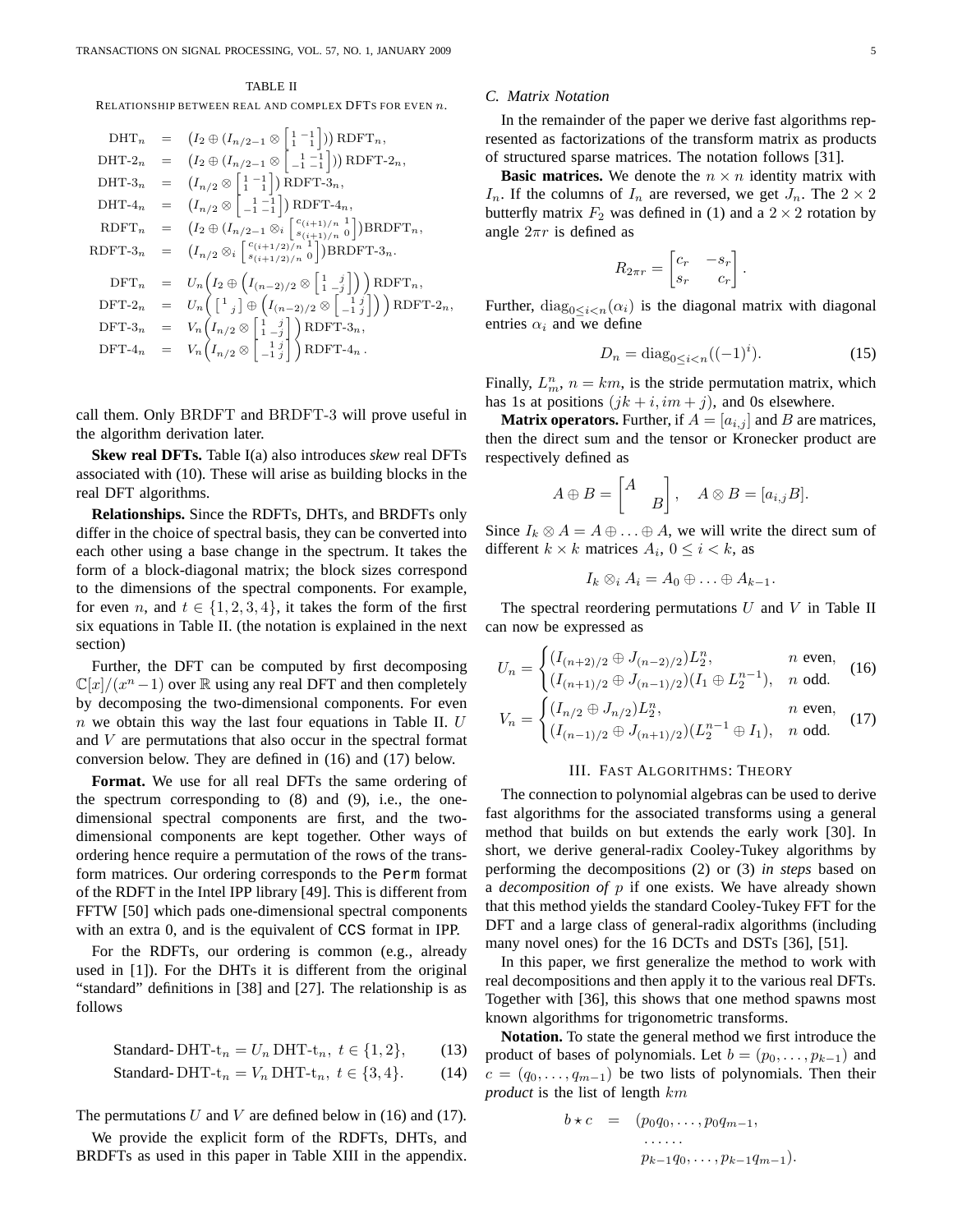Further, if b is as above, and  $r(x)$  is any polynomial, then we denote with

$$
b(r(x)) = (p_0(r(x)), \ldots, p_{k-1}(r(x)))
$$

the same list but with  $r(x)$  inserted for x.

**Method.** We first need the following lemma, a variation of a theorem we already used in [51] to derive DCT/DST algorithms.

*Lemma 1* Let  $q(x)$  be separable and let  $q(x) = \prod_{0 \le i < k} q_i(x)$ . Further, let c and  $e_i$ ,  $0 \le i < k$ , be bases for  $\mathbb{C}[x]/q(x)$  and  $\mathbb{C}[x]/q_i(x)$ , respectively, and let, with respect to these bases, M be the matrix associated with the CRT decomposition

$$
\mathbb{C}[x]/q(x) \to \bigoplus_{0 \leq i < k} \mathbb{C}[x]/q_i(x).
$$

If  $r(x)$  is an arbitrary polynomial of degree m and d a basis for  $\mathbb{C}[x]/r(x)$ , then  $M \otimes I_m$  is the matrix associated with

$$
\mathbb{C}[x]/q(r(x)) \to \bigoplus_{0 \leq i < k} \mathbb{C}[x]/q_i(r(x)),
$$

with respect to the bases  $b = c(r(x)) \star d$  and  $b_i = e_i(r(x)) \star d$ .

The above holds if  $\mathbb C$  is replaced by  $\mathbb R$  and all polynomials are real.

*Proof:* M is obtained by reducing  $c_{\ell}(x) \in c$  modulo the  $q_i(x)$ ,  $0 \leq i \leq k$ , and expressing the results in the bases  $e_i$  of  $\mathbb{C}[x]/q_i(x)$ . The resulting vector is the  $\ell$ th column of M. If  $c_{\ell}(x) \equiv c_{\ell,i} \mod q_i(x)$  has the coordinate vector  $v_{\ell,i}$  with respect to the basis  $e_i$ , then  $c_{\ell}(r(x))d_j \equiv$  $c_{\ell,i}(r(x))d_i \mod q_i(r(x))$  and has the coordinate vector  $v \otimes$  $(0, \ldots, 0, 1, 0, \ldots, 0)^T$  (the 1 is in position j,  $0 \le j < m$ ) with respect to the basis  $e_i(r(x)) \star d$ . The matrix that has these vectors as columns is  $M \otimes I_m$ , as desired.

Our general method for deriving fast algorithms for complex and real Fourier transforms is sketched in Fig. 1 and takes slightly different forms in both cases. The key property that we require is that  $p(x) = q(r(x))$  decomposes. We assume  $deg(p) = n = km, deg(q) = k, deg(r) = m$ , and that suitable bases have been chosen.

In the complex case  $\mathbb{C}[x]/p(x) = \mathbb{C}[x]/q(r(x))$ , we first use the CRT with respect to the decomposition of the outer polynomial  $q(y) = \prod_i (y - \beta_i)$ . According to Lemma 1, the associated matrix is  $M \otimes I_m$ , where M is a Fourier transform for  $\mathbb{C}[y]/q(y)$ . The smaller polynomial algebras  $\mathbb{C}[x]/(r(x) - \beta_i)$  are then decomposed by the proper  $m \times m$ Fourier transforms  $M_i$ . A final permutation P reorders the summands into the required form.

In the real case  $\mathbb{R}[x]/p(x) = \mathbb{R}[x]/q(r(x))$ , we proceed analogously. The difference is that  $q$  is now decomposed over R as  $q(y) = \prod_i q_i(y)$ , where the  $q_i$  have degree one or two. Again, the smaller algebras  $\mathbb{R}[x]/q_i(r(x))$  are decomposed by their proper real Fourier transforms  $M_i$ , which now have dimensions  $m \times m$  or  $2m \times 2m$ . The resulting spectrum is permuted with  $P$  into the proper order.

In both cases, the resulting algorithm takes the form

$$
T = P\left(\bigoplus_{i} M_{i}\right) (M \otimes I_{m})
$$
 (18)

# **Complex fast Fourier transform**



**Real fast Fourier transform**



Fig. 1. Algebraic derivation of Cooley-Tukey type algorithms for complex and real Fourier transforms T. Proper bases (not shown) are chosen for the decompositions to work. In both cases, the resulting algorithm takes the form  $T = P(\bigoplus_i M_i)(I \otimes M).$ 

and we call it *Cooley-Tukey type*.

**Example: Cooley-Tukey FFT.** We use Lemma 1 to derive the Cooley-Tukey FFT. The polynomial algebra for  $DFT_n$  is  $\mathbb{C}[x]/(x^n - 1)$  with standard basis  $t_n$ . Assuming  $n = km$ , then  $x^n - 1 = (x^m)^k - 1$  decomposes. Applying the CRT in steps yields

$$
\mathbb{C}[x]/(x^n - 1) = \mathbb{C}[x]/((x^m)^k - 1)
$$

$$
\rightarrow \bigoplus_{0 \le i < k} \mathbb{C}[x]/(x^m - w_{i/k}) \tag{22}
$$

$$
\rightarrow \bigoplus_{0 \le i < k} \bigoplus_{0 \le j < m} \mathbb{C}[x]/(x - w_{(jk+i)/n}) \tag{23}
$$

$$
\rightarrow \bigoplus_{0 \le i < n} \mathbb{C}[x]/(x - w_{i/n}).\tag{24}
$$

We read off the matrices for each decomposition step. First, we observe that  $t_n = t_k(x^m) \star t_m$  [see Table I(b)]. Thus, Lemma 1 is applicable: step (22) corresponds to  $(DFT_k \otimes I_m)$ and  $t_m$  is the basis in each  $\mathbb{C}[x]/(x^m - w_{i/k})$ . The latter polynomial algebras are completely decomposed in step (23) by the polynomial transforms (called *skew DFTs*)

$$
\begin{aligned} \text{DFT}_m(i/k) &= [w_{(jk+i)/n}^\ell]_{0 \le j,\ell < n} \\ &= \text{DFT}_n \cdot \text{diag}_{0 \le \ell < m}(w_{i\ell/n}). \end{aligned} \tag{25}
$$

The final step (24) is just the stride permutation applied to the one-dimensional algebras.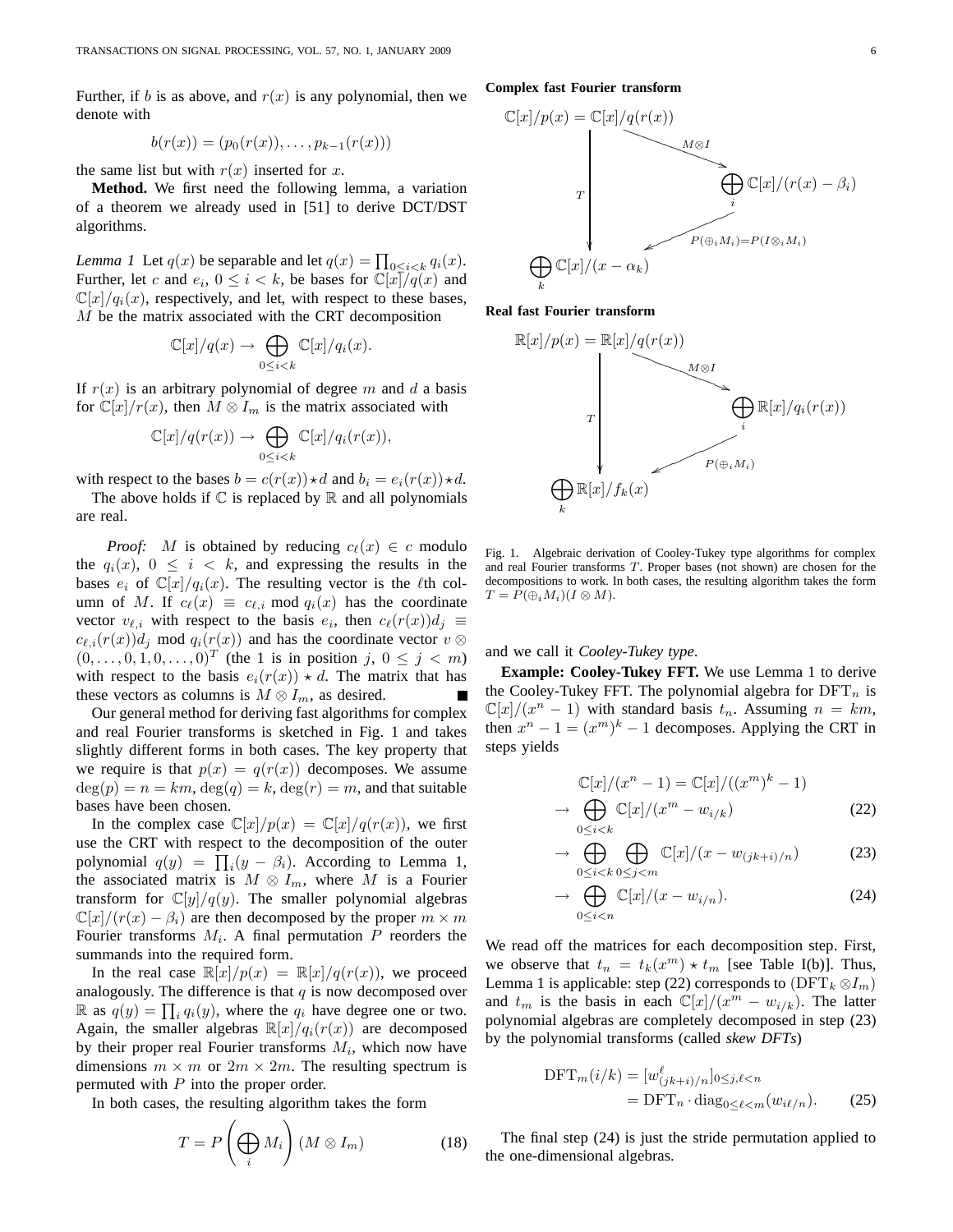#### TABLE III

STEPWISE DECOMPOSITION OF  $\mathbb{R}[x]/(x^n-1)$ ,  $n=km$  and  $k$  even, and the corresponding matrix factorization of  $\text{RDFT}_n$ .

#### **Stepwise algebra decomposition:**

$$
\mathbb{R}[x]/((x^m)^k - 1)
$$
\n
$$
\rightarrow \left[\mathbb{R}[x]/(x^m - 1)\right]
$$
\n
$$
\rightarrow \left[\mathbb{R}[x]/(x^m - 1) \oplus \mathbb{R}[x]/(x + 1) \oplus \left(\bigoplus_{0 < i < \frac{m}{2}} \mathbb{R}[x]/p_{2,i/m}\right)\right]
$$
\n
$$
\rightarrow \left[\mathbb{R}[x]/(x - 1) \oplus \mathbb{R}[x]/(x + 1) \oplus \left(\bigoplus_{0 < i < \frac{m}{2}} \mathbb{R}[x]/p_{2,i/m}\right)\right]
$$
\n
$$
\rightarrow \left[\bigoplus_{0 < i < \frac{k}{2}} \mathbb{R}[x]/p_{2,(i+1/2)/m}\right]
$$
\n
$$
\rightarrow \left[\bigoplus_{0 < i < \frac{k}{2}} \mathbb{R}[x]/p_{2,(kj+1)/n}\right]
$$
\n
$$
\rightarrow \mathbb{R}[x]/(x - 1) \oplus \mathbb{R}[x]/(x + 1) \oplus \left(\bigoplus_{0 < i < \frac{km}{2}} \mathbb{R}[x]/p_{2,i/km}\right)
$$
\n
$$
\rightarrow \left[\bigoplus_{0 < i < \frac{k}{2}} \mathbb{R}[x]/p_{2,i/km}\right]
$$
\n
$$
\rightarrow \left[\bigoplus_{0 < i < \frac{k}{2}} \mathbb{R}[x]/p_{2,(i+1)/m}\right]
$$
\n
$$
\rightarrow \left[\bigoplus_{0 < i < \frac{k}{2}} \mathbb{R}[x]/p_{2,(i+1)/m}\right]
$$
\n
$$
\rightarrow \left[\bigoplus_{0 < i < \frac{k}{2}} \mathbb{R}[x]/p_{2,(i+1)/m}\right]
$$
\n
$$
\rightarrow \left[\bigoplus_{0 < i < \frac{k}{2}} \mathbb{R}[x]/p_{2,(i+1)/m}\right]
$$
\n
$$
\rightarrow \left[\bigoplus_{0 < i < \frac{k}{2}} \mathbb{R}[x]/p_{2,(i+1)/m}\right]
$$
\n
$$
\rightarrow \left[\bigoplus_{0 < i < \frac{k}{2}} \mathbb{R}[x]/p_{2,(i+1)/
$$

 $\textbf{Corresponding matrix factorization:} \ \ \text{RDFT}_{km} = P_m^{km} \Big( \ \text{RDFT}_m \oplus \text{RDFT-3}_m \oplus \big( I_{k/2-1} \otimes_i B_{2m}^e \mathcal{S}_{2m,(i+1)/k}(e \rightarrow e) \big) \Big) \Big( \ \text{RDFT}_k \otimes I_m \Big).$ 

In summary we get

$$
\begin{aligned} \text{DFT}_n &= L_m^n \big( I_k \otimes_i \text{DFT}_m(i/k) \big) (\text{DFT}_k \otimes I_m) \\ &= L_m^n (I_k \otimes \text{DFT}_m) D_m^n (\text{DFT}_k \otimes I_m), \end{aligned} \tag{26}
$$

where  $D_m^n$  is diagonal, namely the direct sum of the diagonal matrices in (25). The algorithm is the decimation-in-frequency Cooley-Tukey FFT, its transpose is the decimation-in-time version. This also motivates why we call all algorithms of the form (18) *Cooley-Tukey type*.

**Example: Cooley-Tukey type algorithms for RDFT.** Using Table I(a), RDFT<sub>n</sub> =  $\mathcal{F}_n(t \to e)$  is associated with  $\mathbb{R}[x]/(x^n - 1)$  with standard basis  $t_n = (1, x, \dots, x^{n-1})$ ; the spectral basis is of type e. We assume that the size  $n = km$ factors such that  $x^n - 1$  decomposes and consider the case where both  $k$  and  $m$  are even.

Similarly to the complex DFT, we start with a stepwise algebra decomposition similar to  $(22)$ – $(24)$ , but now all decomposition steps are over the real numbers; hence the steps take the different form shown in Table III.

The first step decomposes  $\mathbb{R}[y]/(y^k-1)$  over  $\mathbb R$  as shown in (6) and inserts  $x^m$  for y. The result is (19) in Table III. Since  $t_n = t_k(x^m) \star t_m$ , the associated matrix is  $\text{RDFT}_k \otimes I_m$ using Lemma 1, and the bases are  $t_m$  in  $\mathbb{R}[x]/(x^m \pm 1)$  and  $e_{2,i/k} \star t_m = e_{2m,i/k}$  in  $\mathbb{R}[x]/p_{2m,i/k}(x)$ .

The second step (20) decomposes the summands in (19) completely. The first two are decomposed by  $\mathcal{F}_m(t \to e)$  = RDFT and  $\mathcal{G}_m(t\rightarrow e) =$  RDFT-3, respectively, as shown in (6) and (8). For the two-dimensional summands we need the skew real DFTs  $S_{2m,(i+1)/k}(e \rightarrow e)$  introduced in Table I(a).

Finally, (21) reorders the summands into the required order using a suitable permutation  $P_m^{km}$ . Note that when going from (20) to (21),  $r = (kj + i)/n$  in (20) is renormalized to  $i/km$ which is always smaller than  $1/2$ . This is done by mapping the values  $r > 1/2$  to  $1 - r$ . For example, 3/4 would be changed to 1/4. This does not affect  $p_{2,r}$  or the polynomial algebra (because  $p_{2,r} = p_{2,1-r}$ , but does affect the definition of the spectral basis in Table I. Accounting for the change introduces a sparse base change matrix  $B$  in the final factorization.  $B$  is defined in later in Table VI..

The resulting Cooley-Tukey type algorithm is shown in Table III.

Note, that to implement this algorithm, one also needs fast algorithms for the occurring RDFT-3<sub>m</sub> and  $S_{2m,(i+1)/k}(e \rightarrow$  $e$ ). We will obtain these algorithms using the same algebraic method in the next section. Without the algebraic framework, the appearance of the skew real DFTs is unexpected, which explains why the algorithm derivation has been more difficult than for the complex DFT.

# IV. COOLEY-TUKEY TYPE ALGORITHMS FOR REAL DFTS

In this section we derive general-radix Cooley-Tukey type algorithms for the real DFTs following the method outlined in Fig. 1 in Section III. We first derive generic algorithms jointly for the transforms in Table I(a). Then we instantiate them first in a "natural" way and then in a way that improves the operations count, generalizing Bruun's FFT [5].

#### *A. Generic Real DFT Algorithms*

In Table I(a) we introduced a unified notation for real DFTs. It shows that they can be grouped into three types  $\mathcal{F}, \mathcal{G}, \mathcal{S}$ corresponding to the three occurring polynomial algebras. The difference is in the choice of basis b (usually  $b = t$ ) in the algebra and the basis  $f$  in the spectrum. This notation, together with our derivation method, enables us to derive the algorithms jointly for each of these groups with generic choices of bases.

The algorithms derivation follows closely Fig. 1 and is completely analogous to the special case of RDFT already considered in Table III. Hence we will be brief. The resulting algorithms are summarized in Table IV.

**Case 1:**  $\mathcal{F}_n(b \to f)$ . The polynomial algebra is  $A =$  $\mathbb{R}[x]/(x^n - 1)$  with basis b and spectral basis f. We assume  $n = km$ , which implies the polynomial decomposition  $x<sup>n</sup>$  –  $1 = (x^m)^k - 1$ . For even k, we obtain the polynomial algebra decomposition and the corresponding fast algorithm already shown in Table III. However, here we consider any basis  $b$  with the compatible decomposition property (i.e.,  $b_n = b_k(x^m) \star t_m$ ) and any spectral basis f.

We sketch the stepwise algebra decomposition in Fig. 2.

First, the coarse decomposition of  $A$  in (19) decomposes it into  $m$ - and  $2m$ -dimensional algebras (we only show  $2m$ dimensional in Fig. 2). This step has a degree of freedom, namely the spectral basis of the coarse decomposition. We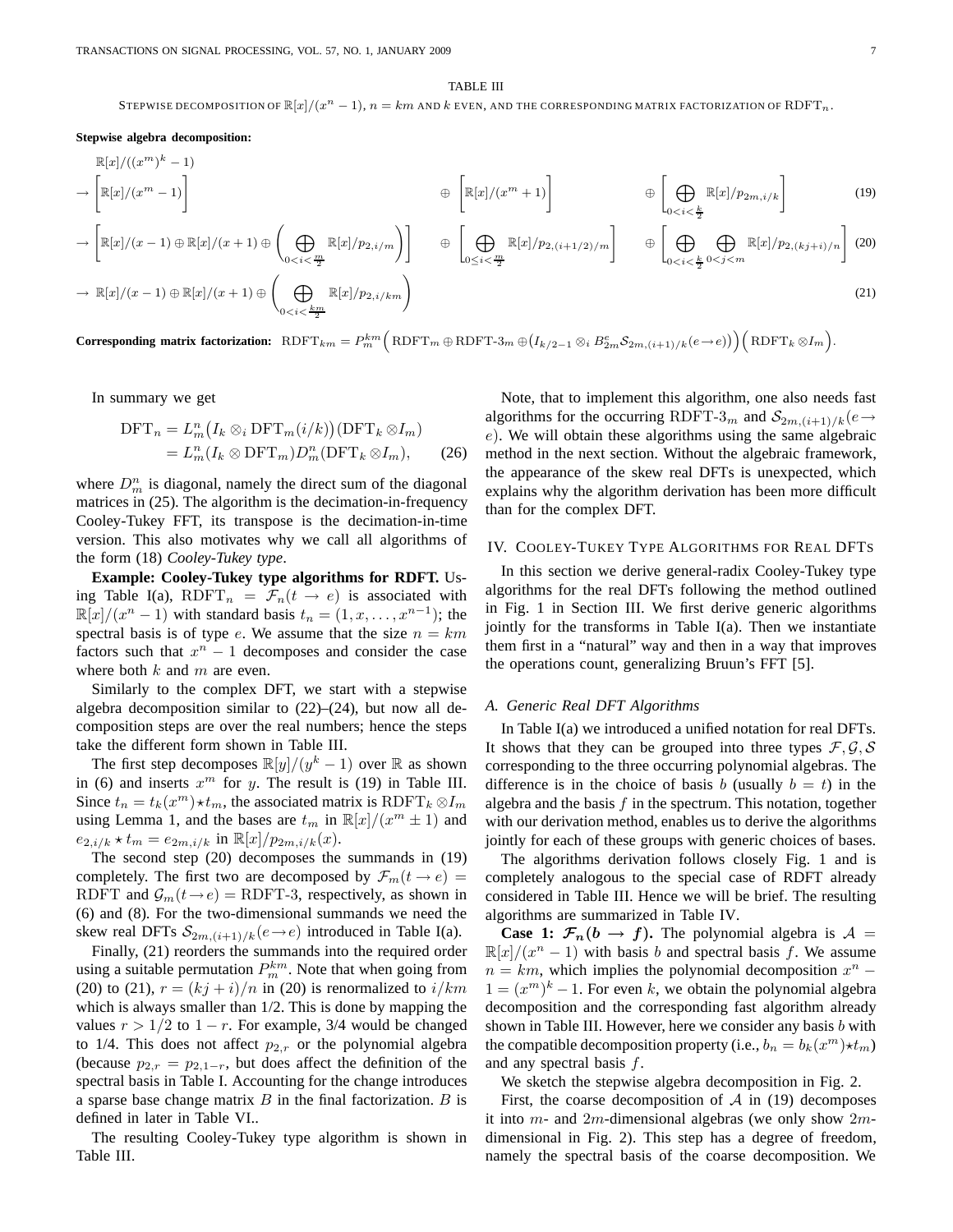#### TABLE IV

ALGORITHMS FOR GENERIC REAL DFTS WITH GENERIC INTERMEDIATE BASIS c. WE SAY THAT THE ALGORITHMS ARE OF TYPE  $b \to c \to f$ . The OCCURRING PERMUTATIONS ARE SHOWN IN TABLE V.

# **Real DFTs, type 1 and 2: Algebra**  $\mathbb{R}[x]/x^n - 1$  with basis b and spectral basis f:

$$
\mathcal{F}_{km}(b \to f) = P_m^{km} \cdot \left( \mathcal{F}_m(t \to f) \oplus \mathcal{G}_m(t \to f) \oplus \left( I_{k/2-1} \otimes_i B_{2m}^f S_{2m,(i+1)/k}(c \to f) \right) \right) \cdot (\mathcal{F}_k(b \to c) \otimes I_m), \quad k \text{ even} \tag{27}
$$

$$
\mathcal{F}_{km}(b \to f) = P_m^{km} \cdot \left( \mathcal{F}_m(t \to f) \oplus \left( I_{\lfloor k/2 \rfloor} \otimes_i B_{2m}^f \mathcal{S}_{2m,(i+1)/k}(c \to f) \right) \right) \cdot \left( \mathcal{F}_k(b \to c) \otimes I_m \right), \quad k \text{ odd} \tag{28}
$$

**Real DFTs, type 3 and 4:** Algebra  $\mathbb{R}[x]/x^n + 1$  with basis b and spectral basis f:

$$
\mathcal{G}_{km}(b \to f) = Q_m^{km} \cdot \left( I_k \otimes_i B_{2m}^f \mathcal{S}_{2m,(i+1/2)/k}(c \to f) \right) \cdot \left( \mathcal{G}_k(b \to c) \otimes I_m \right), \quad k \text{ even} \tag{29}
$$

$$
\mathcal{G}_{km}(b \to f) = Q_m^{km} \cdot \left( \left( I_{\lfloor k/2 \rfloor} \otimes_i B_{2m}^f S_{2m,(i+1/2)/k}(c \to f) \right) \oplus \mathcal{G}_m(t \to f) \right) \cdot \qquad (\mathcal{G}_k(b \to c) \otimes I_m), \quad k \text{ odd}
$$

**Skew real DFTs:** Algebra  $\mathbb{R}[x]/p_{n,r}$  with basis b and spectral basis f:

$$
S_{2km,r}(b \to f) = L_m^{2km} \cdot \left( I_k \otimes_i S_{2m,(i+r)/k}(c \to f) \right) \cdot \left( S_{2k,r}(b \to c) \otimes I_m \right) \tag{31}
$$

#### TABLE V

PERMUTATIONS UNDERLYING THE PERMUTATION MATRICES IN TABLE IV. EACH PERMUTATION IS COMPRISED OF SEVERAL PIECEWISE INDEX MAPPINGS, WHICH MAP INPUT VECTOR INDICES TO OUTPUT VECTOR INDICES. GIVEN AN INDEX MAPPING  $p \mapsto q$  the CORREPOSNDING PERMUTATION MATRIX HAS 1S IN POSITIONS  $(q, p)$  and 0s elsewhere. Note, that all piecewise index mappings are strides.

| <b>Permutation matrix</b> | $\boldsymbol{k}$ | $\boldsymbol{m}$ | Index mappings (input vector $\mapsto$ output vector)                                                                                                                                 | <b>Bounds</b>                                               |                                            |
|---------------------------|------------------|------------------|---------------------------------------------------------------------------------------------------------------------------------------------------------------------------------------|-------------------------------------------------------------|--------------------------------------------|
| $P_m^{km}$                | even             | even             | $m j + 2i + (0, 1) \mapsto k j + 2k i + (0, 1)$<br>$2mj + 2i + (0, 1) \mapsto \text{refl}_{2n}(2j + 2ki) + (0, 1)$                                                                    | $0 \leq j \leq 1$<br>$1 \leq j \leq k/2$                    | $0 \le i \le m/2$<br>$0 \leq i \leq m$     |
| $P_m^{km}$                | even             | odd              | $(0, 2m - 1) \mapsto (0, 1)$<br>$1 + mj + 2i + (0, 1) \mapsto k\dot{i} + 2ki + (0, 1)$<br>$2mi + 2i + (0, 1) \mapsto \text{refl}_{2n}(2j + 2ki) + (0, 1)$                             | $0 \leq j \leq 1$ $0 \leq i <  m/2 $<br>$1 \leq i \leq k/2$ | $0 \leq i \leq m$                          |
| $P_m^{km}$                | odd              | even             | $2i + (0, 1) \mapsto 2ki + (0, 1)$<br>$-m+2m\dot{i}+2\dot{i}+(0,1) \mapsto \text{refl}_{2n}(2\dot{i}+2\dot{k}\dot{i})+(0,1)$                                                          | $1 \leq j \leq  k/2 $                                       | $0 \le i \le m/2$<br>$0 \leq i \leq m$     |
| $P_m^{km}$                | odd              | odd              | $0 \mapsto 0$<br>$1+2i+(0,1) \mapsto 1+2ki+(0,1)$<br>$-m+2mj+2i+(0,1) \mapsto 1 + \text{refl}_{2n}(2j+2ki)+(0,1)$                                                                     | $1 \leq j \leq  k/2 $                                       | $0 \leq i \leq  m/2 $<br>$0 \leq i \leq m$ |
| $Q_m^{km}$                | even             | any              | $2mj + 2i + (0, 1) \mapsto \text{refl}_{2n-1}(2j + 2ki) + (0, 1)$                                                                                                                     | $0 \leq j \leq k/2$                                         | $0 \leq i < m$                             |
| $Q_m^{km}$                | odd              | any              | $2mj + 2i + (0, 1) \mapsto \text{refl}_{2n-1}(2j + 2ki) + (0, 1)$<br>$km - m + 2i + (0, 1) \rightarrow k + 2ki + (0, 1)$<br>$km \mapsto km$ (if m is odd)                             | $0 \leq j \leq  k/2 $                                       | $0 \leq i \leq m$<br>$0 \leq i \leq  m/2 $ |
|                           |                  |                  | $\text{refl}_{2n}(i) = \begin{cases} i, & i < n, \\ 2n - i, & \text{else} \end{cases}$ , $\text{refl}_{2n-1}(i) = \begin{cases} i, & i < n, \\ 2n - 1 - i, & \text{else} \end{cases}$ |                                                             |                                            |



Fig. 2. Graphical representation of a generic fast algorithm for  $\mathbb{R}[x]/(x^{km} -$ 1). For simplicity we omit the exact form of the parameter  $r$  in polynomials p and their bases, and use  $*$  instead. We also omit  $m$ - and one-dimensional algebra summands that occur, and only show 2m- and two-dimensional summands.

denote it with  $c$ . Possible choices for  $c$  include the same as for  $f$  and are shown in Table I(b). All these choices of  $c$  have the decomposition property  $c_2(x^m) \star t_m = c_{2m}$ .

Using Lemma 1, (19) is performed by  $\mathcal{F}_k(b\rightarrow c)\otimes I_m$  and the basis in the first two  $m$ -dimensional summands in (19) is  $t_m$  and the basis in the algebras  $\mathbb{R}[x]/p_{2m,*}(x)$  is  $c_{2,*}(x^m)$   $\star$  $t_m = c_{2m,*}.$ 

Next, the complete decomposition in (20) is performed by  $\mathcal{F}_m(t\to f)$  and  $\mathcal{G}_m(t\to f)$  for the first two summands in (19) (not shown in Fig. 2) and by  $B_{2m}^f \mathcal{S}_{2m,(i+1)/k}(c \rightarrow f)$  for the remaining summands. The matrix  $B$  was explained at the end of Section III.

The final step (21) is simply a reordering of the spectral components using a suitable permutation that is independent of the choice of bases. We omit the straightforward derivation and only show the result in Table V.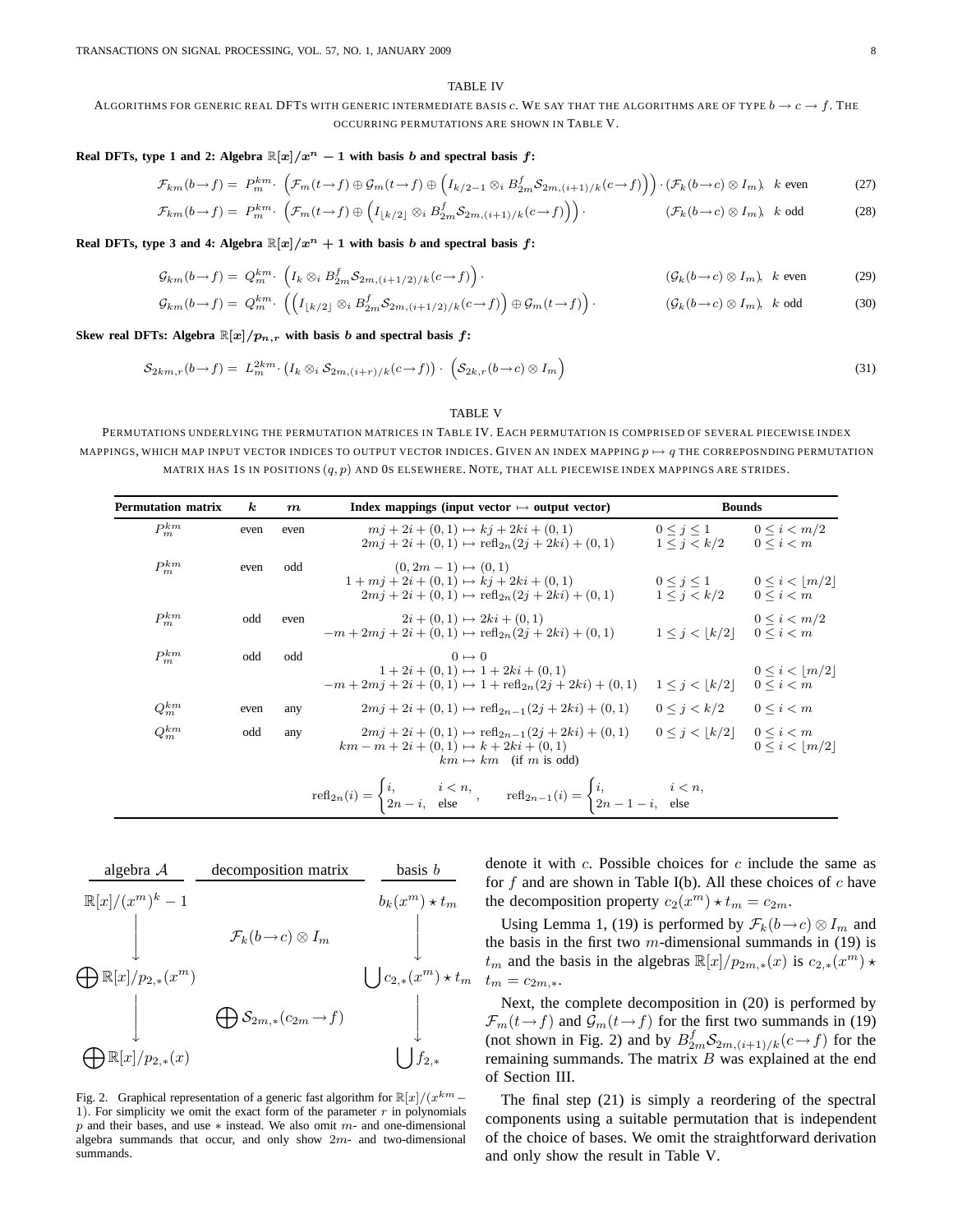For odd  $k$  the decomposition has to be slightly adjusted since the second summands in  $(19)$ – $(21)$  are not present.

The resulting algorithm applies to all real DFTs of type 1 and 2 and is shown in (27) and (28) in Table IV.

**Case 2:**  $\mathcal{G}_n(b \to f)$ . The algorithm derivation for  $\mathcal{G}_n(b \to f)$ f) with underlying polynomial algebra  $\mathbb{R}[x]/(x^n + 1)$  is analogous to Case 1 above but based on the decompositions (8) and (9).

As before, the basis choices considered in this paper are shown in Table I(b):  $b = t$  and  $f \in \{e, h, s, e^{1/2}, h^{1/2}\}\$ . The resulting algorithms are for real DFTs of type 3 and 4 and shown in Table IV.

Note that for even  $n, x^n + 1 = p_{n,1/4}(x)$ , and  $\mathcal{G}_n(b \rightarrow f)$  and  $\mathcal{S}_{n,1/4}(b \rightarrow f)$  (discussed next) coincide up to a permutation and sign change of spectral components.

**Case 3:**  $S_{2n,r}(b \rightarrow f)$ . The decomposition of the algebra  $\mathbb{R}[x]/p_{2n,r}(x)$  in (10) underlying  $S_{2n,r}(b \rightarrow f)$  is derived analogously to the previous cases, using the decomposition property of  $p_{2n,r}$  in Table I(b). The basis choices considered in this paper for these algebras are  $b \in \{e, h, s\}$  and  $f \in$  $\{e, h, s, e^{1/2}, h^{1/2}\}.$ 

**Summary.** All algorithms are summarized in Table IV. We started with a transform that maps bases  $b \rightarrow f$  (even though the algebras are different), and the algorithm derivation used an intermediate basis  $c$  (arising from the choice of spectral basis in the coarse decomposition). Hence we say the algorithms in Table IV are of type  $b \to c \to f$ ; b and f define the initial transform, whereas the choice of  $c$  is a degree of freedom. From the decompositions in Table IV it is clear that the algorithms are  $O(n \log(n))$  for "sufficiently composite" sizes  $n$ . The question is what choice yields the lowest exact operations count.

Below we instantiate the algorithms for two choices of  $c$ . The first we call "natural" since it breaks down real DFTs into real DFTs of a similar type. The second we call "Bruun type" since they generalize Bruun's FFT [5].

# *B. Natural Cooley-Tukey Type Real FFTs*

For a given transform  $\mathcal{F}_n(b \to f)$  it seems natural to choose the intermediate basis  $c$  in the algorithms in Table IV such that the coarse decomposition is performed by a transform of similar type. This means  $c = e$  for  $f \in \{e, e^{1/2}\}\$ and  $c = h$  for  $f \in \{h, h^{1/2}\}\.$  Hence, the algorithms are of types  $b \to e \to f$ and  $b \to h \to f$ . We instantiate Table IV for these choices in Table VI including the base cases needed to compute the transforms for two-power sizes. Together with Table V and size-2 and 4 base cases these equations provide self-contained algorithms specifications for all 4 types of RDFTs and DHTs for 2-power sizes. To compute other composite sizes, only the small prime size  $p$  base cases are missing for RDFTs, and size  $2p$  base cases for skew transforms. The former can be obtained using arithmetic free conversions in Section V-C combined with Rader-type algorithms for the RDFT and DHT of type 1, for example, using [42] for the RDFT or an adaptation of [41] for the DHT. The latter can be obtained by converting  $S_{2k,r}(b\rightarrow b)$  into half-sized skew complex DFTs as explained in Section V-A.

For two-power sizes  $n$ , recursive application of the algorithms in Table VI yields an operations count of  $\frac{5}{2}n \log_2(n)$  +  $O(n)$ , which is known to be suboptimal. Inspection shows that the bulk of the computation is performed by the transforms  $S_{2k,r}(b\rightarrow b)$ , where  $b = e$  or  $= h$ . Hence, the overall cost will be dominated by the size 4 base cases for these transforms, which require 2 multiplications and 4 additions.

There are at least two ways of reducing the operations count to  $2n \log_2(n) + O(n)$ . The first converts the skew real DFTs  $S_{2k,r}(b \rightarrow b)$  into skew complex DFTs (of half size) and is explained in Section V-A. The second is explained next: it chooses different bases in the decomposition generalizing an idea by Bruun [5], which was later extended in [19], [20].

# *C. Bruun-Cooley-Tukey Type Real FFTs*

The basic idea behind the algorithms in this section is to compute  $\mathcal{F}_n(t \to f)$  and  $\mathcal{G}_n(t \to f)$  with algorithms of type  $t \rightarrow s \rightarrow f$ . The bulk of the computation is then done by  $S_{2k,r}(s\rightarrow s)$  whose size 4 base case  $S_{4,r}(s\rightarrow s)$ , also known as the "Bruun FFT butterfly," requires 2 multiplications and 2 additions, 2 less than before.

The algorithm is obtained by using  $c = s$  in the general algorithms from Table IV. The choice of intermediate basis is fixed, regardless of the transform we are computing. This algorithm will then contain the BRDFTs defined in Table I(a), which themselves are expanded in the same way, i.e., via a  $t \rightarrow s \rightarrow s$  algorithm.

All these algorithms are shown in Table VII including the base cases needed for two-power sizes n.

# V. ALGORITHM OPTIMIZATIONS

In this section we derive three further optimizations applicable to the algorithms in Section IV:

- 1) the conversion of skew real DFTs into skew DFTs for savings in the operations count;
- 2) the regularization of the structure of type 1–2 real DFT algorithms; and
- 3) the arithmetic-free conversions between real DFTs.

As before, all optimizations are derived using the polynomial algebra framework, apply to the generic real DFT algorithms, and can hence be instantiated for all algorithms shown so far, in particular, for the RDFT, DHT, and BRDFT algorithms.

## *A. Converting Skew RDFTs Into Skew DFTs*

We mentioned before that the algorithms in Section IV-B have the disadvantage that the occurring skew real DFTs  $S_{2k,r}(b \rightarrow b)$ ,  $b \in \{e, h\}$ , are too expensive when computed using (36). Here, we show that they can be converted into the skew DFTs in (25), which turns out to save operations. The conversion is based on the following lemma.

*Lemma 2* The following mapping is an isomorphism [43] of R-algebras, i.e., in particular, a bijective linear mapping:

$$
\phi_{2n}: \mathbb{R}[x]/p_{2n,r}(x) \rightarrow \mathbb{C}[x]/(x^n - w_r),
$$
  

$$
s(x) \mapsto s(x) \mod (x^n - w_r).
$$
 (42)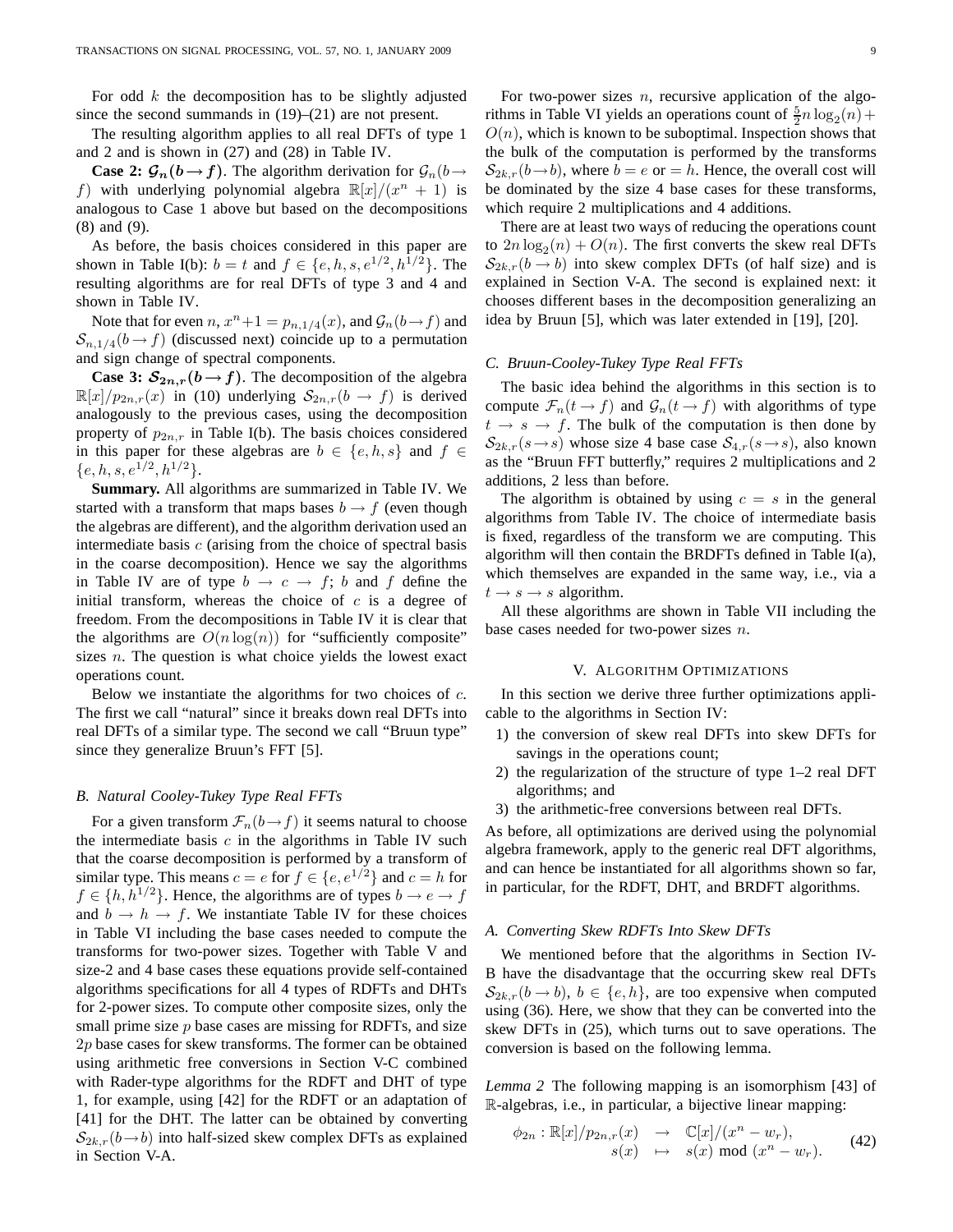#### TABLE VI

NATURAL COOLEY-TUKEY TYPE ALGORITHMS (TYPE  $b \to e \to f$  and  $b \to h \to f$ ) for real DFTs of size  $n = km$  and size 2 base cases. Each EQUATION HAS FOUR CASES. FOR EXAMPLE, THE FIRST CHOICE IN (32) RESTATES TABLE III.

# **Algorithms:**

$$
\begin{vmatrix}\nR DFT_{n} \\
R DFT_{2n} \\
D HTT_{2n} \\
D HTT_{2n} \\
D HTT_{2n} \\
D HTT_{2n} \\
D HTT_{2n} \\
D HTT_{2n} \\
D HTT_{2n} \\
D HTT_{2n} \\
D HTT_{2n} \\
D HTT_{2n} \\
D HTT_{2n} \\
D HTT_{2n} \\
D HTT_{2n} \\
D HTT_{2n} \\
D HTT_{2n} \\
D HTT_{2n} \\
D HTT_{2n} \\
D HTT_{2n} \\
D HTT_{2n} \\
D HTT_{2n} \\
D HTT_{2n} \\
D HTT_{2n} \\
D HTT_{2n} \\
D HTT_{2n} \\
D HTT_{2n} \\
D HTT_{2n} \\
D HTT_{2n} \\
D HTT_{2n} \\
D HTT_{2n} \\
D HTT_{2n} \\
D HTT_{2n} \\
D HTT_{2n} \\
D HTT_{2n} \\
D HTT_{2n} \\
D HTT_{2n} \\
D HTT_{2n} \\
D HTT_{2n} \\
D HTT_{2n} \\
D HTT_{2n} \\
D HTT_{2n} \\
D HTT_{2n} \\
D HTT_{2n} \\
D HTT_{2n} \\
D HTT_{2n} \\
D HTT_{2n} \\
D HTT_{2n} \\
D HTT_{2n} \\
D HTT_{2n} \\
D HTT_{2n} \\
D HTT_{2n} \\
D HTT_{2n} \\
D HTT_{2n} \\
D HTT_{2n} \\
D HTT_{2n} \\
D HTT_{2n} \\
D HTT_{2n} \\
D HTT_{2n} \\
D HTT_{2n} \\
D HTT_{2n} \\
D HTT_{2n} \\
D HTT_{2n} \\
D HTT_{2n} \\
D HTT_{2n} \\
D HTT_{2n} \\
D HTT_{2n} \\
D HTT_{2n} \\
D HTT_{2n} \\
D HTT_{2n} \\
D HTT_{2n} \\
D HTT_{2n} \\
D HTT_{2n} \\
D HTT_{2n} \\
D HTT_{2n} \\
D HTT_{2n} \\
D HTT_{2n} \\
D HTT_{2n} \\
D HTT_{2n} \\
D HTT_{2n} \\
D HTT_{2n} \\
D HTT_{2n} \\
D HTT_{2n} \\
D HTT_{2n} \\
D HTT_{2n} \\
D HTT_{2n} \\
D HTT_{2n} \\
D HTT_{2n} \\
D HTT_{2n} \\
D HTT_{2n} \\
D HTT_{2n} \\
D HTT_{2n} \\
D HTT_{2n} \\
D HTT_{2n} \\
D HT
$$

 $\theta$  $0 \leq i$ 

**Base cases:**

 $\frac{1}{\sqrt{2}}$ 

$$
B_{2m}^{e} = I_{m} \oplus D_{m},
$$
  
\n
$$
B_{2m}^{h} = I_{2\lceil m/2 \rceil} \oplus (I_{\lfloor m/2 \rfloor} \otimes J_{2}),
$$
  
\nRDFT<sub>2</sub> = F<sub>2</sub>,  
\nRDFT<sub>-32</sub> = D<sub>2</sub> = diag(1, -1),  
\nRDFT<sub>-34</sub> = diag(1, -1, 1, 1)(F<sub>2</sub> \otimes I\_{2})(I\_{2} \oplus R<sub>1/8</sub>)L<sub>2</sub><sup>4</sup>,  
\nRDFT<sub>-44</sub> = (D<sub>2</sub> \oplus D<sub>2</sub>J<sub>2</sub>)(F<sub>2</sub> \otimes I\_{2})(R<sub>1/16</sub> \oplus R<sub>3/16</sub>)L<sub>2</sub><sup>4</sup>,  
\nS<sub>4,r</sub>(e \rightarrow e) = (F<sub>2</sub> \otimes I\_{2})(I\_{2} \oplus R<sub>-r/2</sub>)L<sub>2</sub><sup>4</sup>,  
\nS<sub>4,r</sub>(e \rightarrow e<sup>1/2</sup>) = (I<sub>2</sub> \oplus D<sub>2</sub>J<sub>2</sub>)(F<sub>2</sub> \otimes I\_{2})(R<sub>-r/4</sub> \oplus R<sub>-3r/4</sub>)L<sub>2</sub><sup>4</sup>,  
\nS<sub>4,r</sub>(h \rightarrow h<sup>1/2</sup>) = (I<sub>2</sub> \oplus D<sub>2</sub>J<sub>2</sub>)(F<sub>2</sub> \otimes I\_{2})(R<sub>-r/4</sub> \oplus R<sub>-3r/4</sub>)L<sub>2</sub><sup>4</sup>,  
\nS<sub>4,r</sub>(h \rightarrow h<sup>1/2</sup>) = (I<sub>2</sub> \oplus D<sub>2</sub>J<sub>2</sub>)(F<sub>2</sub> \otimes I\_{2})(R<sub>-r/4</sub> \oplus R<sub>-3r/4</sub>)L<sub>2</sub><sup>4</sup>,  
\nS<sub>4,r</sub>(h \rightarrow h<sup>1/2</sup>) = (I<sub>2</sub> \oplus D<sub>2</sub>J<sub>2</sub>)(F<sub>2</sub>

*Proof:* By the CRT,  $\phi_{2n}$  is a homomorphism of algebras. It remains to show that it is also bijective. Since  $\mathbb{R}[x]/p_{2n,r}(x)$ and  $\mathbb{C}[x]/(x^n - w_r)$  have the same dimension  $2n$  as  $\mathbb{R}$ -vector spaces, it suffices to show that  $\phi_{2n}$  is injective.

 $\phi_{2n}(s(x)) = 0$  implies that  $x^n - w_r$  divides  $s(x)$ . Since s is real,  $p_{2n,r}$  divides s and hence  $s(x) \equiv 0 \mod p_{2n,r}(x)$  as desired.

Using Lemma 2 we establish the diagram in Fig. 3, which expresses that

$$
S_{2n,r}(b \to f) = \left(\bigoplus_{0 \le i < n} \phi_2^{-1}\right) \left[\overline{\text{DFT}(r)} \text{ or } \overline{\text{DFT-2}(r)}\right] \phi_{2n}.
$$

The choice of DFT depends on  $f$ ; the exact equations are computed next.

First, we note that this diagram represents *real* linear mappings between *real* algebras. Hence  $DFT(r)$  or  $DFT-2(r)$ 

$$
B_{2m}^{e^{1/2}} = I_m \oplus -D_m,
$$
  
\n
$$
B_{2m}^{h^{1/2}} = I_{2\lceil m/2 \rceil} \oplus (I_{\lfloor m/2 \rfloor} \otimes J_2),
$$
  
\n
$$
\text{DHT}_{2} = F_2,
$$
  
\n
$$
\text{DHT-3}_2 = F_2,
$$
  
\n
$$
\text{DHT-4}_2 = \sqrt{2}I_2,
$$
  
\n
$$
(I_2 \oplus R_{1/8})L_2^4,
$$
  
\n
$$
\text{DHT-3}_4 = (I_2 \oplus J_2)(F_2 \otimes I_2)(F_2 \oplus \sqrt{2}D_2)L_2^4,
$$
  
\n
$$
\text{DHT-4}_4 = \text{diag}(1, 1, 1, -1)(F_2 \otimes I_2)(R_{-1/16} \oplus R_{1/16})L_2^4,
$$
  
\n
$$
S_{4,r}(h \to h) = D_4(F_2 \otimes I_2)(I_2 \oplus R_{r/2})D_4L_2^4,
$$
  
\n
$$
S_{4,r}(h \to h^{1/2}) = (I_2 \oplus -D_2J_2)(F_2 \otimes I_2)(R_{r/4} \oplus R_{3r/4})D_4L_2^4.
$$

$$
\mathbb{R}[x]/p_{2n,r} \longrightarrow \mathbb{C}[x]/(x^n - w_r)
$$
\n
$$
\downarrow s_{2n,r}(b \to f)
$$
\n
$$
\downarrow \frac{\mathbb{D}(\mathbb{F}T(r) \text{ or } \mathbb{F}T(r))}{\mathbb{D}(\mathbb{F}T^{2}(r))}
$$
\n
$$
\downarrow \frac{\mathbb{D}(\mathbb{F}T(r) \text{ or } \mathbb{F}T^{2}(r))}{\mathbb{D}(\mathbb{F}T^{2}(r))}
$$
\n
$$
\downarrow s_{2n}(x)/p_{2n,(i+r)/n} \longleftarrow \frac{\mathbb{D}(\mathbb{F}T^{2}(r))}{\mathbb{D}(\mathbb{F}T^{2}(r))}
$$

Fig. 3. Translating skew real DFTs into skew complex DFTs.

in this diagram are real transforms that are obtained from  $DFT(r)$  or  $DFT-2(r)$  (defined later) as explained next.

Complex transforms, when performed by a computer, operate on real data organized, for example, using the interleaved complex format (alternating real and imaginary parts of the complex entries). Since the complex multiplication  $(a+ib)(x+$ iy) is equivalent to the real multiplication  $\begin{bmatrix} a & -b \\ b & a \end{bmatrix} \begin{bmatrix} x \\ y \end{bmatrix}$ , every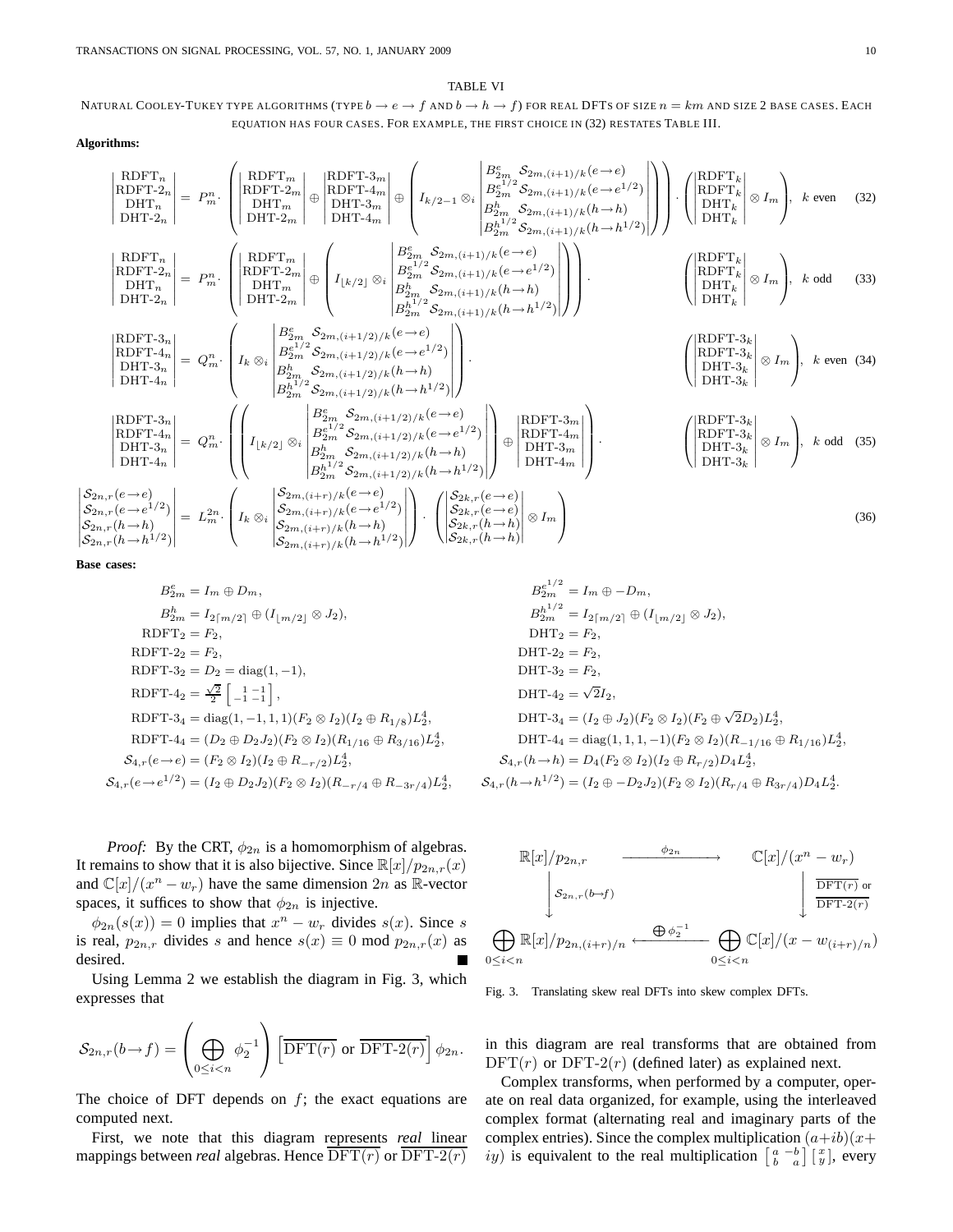TABLE VII  
Bruun-Cooley-Tukey-type algorithms (type 
$$
b \rightarrow s \rightarrow f
$$
) for real DFTs and base cases.

# **Algorithms:**

$$
\begin{array}{c} \text{RDFT}_{n} \\ \text{RDFT}_{2n} \\ \text{DHT}_{n} \\ \text{BRDFT}_{n} \\ \text{BRDFT}_{n} \\ \text{BRDFT}_{n} \\ \text{BRDFT}_{n} \\ \text{RDFT}_{n} \\ \text{RDFT}_{n} \\ \text{RDFT}_{n} \\ \text{RDFT}_{n} \\ \text{RDFT}_{n} \\ \text{RDFT}_{n} \\ \text{RDFT}_{n} \\ \text{RDFT}_{n} \\ \text{RDFT}_{n} \\ \text{RDFT}_{n} \\ \text{RDFT}_{n} \\ \text{RDFT}_{n} \\ \text{RDFT}_{n} \\ \text{RDFT}_{n} \\ \text{RDFT}_{n} \\ \text{RDFT}_{n} \\ \text{RDFT}_{n} \\ \text{RDFT}_{n} \\ \text{RDFT}_{n} \\ \text{RDFT}_{n} \\ \text{RDFT}_{n} \\ \text{RDFT}_{n} \\ \text{RDFT}_{n} \\ \text{RDFT}_{n} \\ \text{RDFT}_{n} \\ \text{RDFT}_{n} \\ \text{RDFT}_{n} \\ \text{RDFT}_{n} \\ \text{RDFT}_{n} \\ \text{RDFT}_{n} \\ \text{RDFT}_{n} \\ \text{RDFT}_{n} \\ \text{RDFT}_{n} \\ \text{RDFT}_{n} \\ \text{RDFT}_{n} \\ \text{RDFT}_{n} \\ \text{RDFT}_{n} \\ \text{RDFT}_{n} \\ \text{RDFT}_{n} \\ \text{RDFT}_{n} \\ \text{RDFT}_{n} \\ \text{RDFT}_{n} \\ \text{RDFT}_{n} \\ \text{RDFT}_{n} \\ \text{RDFT}_{n} \\ \text{RDFT}_{n} \\ \text{RDFT}_{n} \\ \text{RDFT}_{n} \\ \text{RDFT}_{n} \\ \text{RDFT}_{n} \\ \text{RDFT}_{n} \\ \text{RDFT}_{n} \\ \text{RDFT}_{n} \\ \text{RDFT}_{n} \\ \text{RDFT}_{n} \\ \text{RDFT}_{n} \\ \text{RDFT}_{n} \\ \text{RDFT}_{n} \\ \text{RDFT}_{n} \\ \text{RDFT}_{n} \\ \text{RDFT}_{n} \\ \text{RDFT}_{n} \\ \text{RDFT}_{n} \\ \text{RDFT}_{n} \\ \text{RDFT}_{n} \\ \text{RDFT}_{n} \\ \text{RDFT}_{n} \\ \text{RDFT}_{n} \\ \text{
$$

**Base cases:**

˛ ˛ ˛ ˛ ˛ ˛ ˛ ˛ ˛ ˛

$$
B_{2m}^{s} = I_{2m},
$$
  
\n
$$
B_{RDF}^{s} = I_{2m},
$$
  
\n
$$
B_{RDF}^{s} = I_{2m},
$$
  
\n
$$
B_{RDF}^{s} = I_{2m},
$$
  
\n
$$
B_{RDF}^{s} = I_{2m},
$$
  
\n
$$
B_{RDF}^{s} = I_{2m},
$$
  
\n
$$
B_{RDF}^{s} = I_{2m},
$$
  
\n
$$
B_{RDF}^{s} = I_{2m},
$$
  
\n
$$
S_{4,r}(s \to s) = (F_{2} \otimes I_{2}) \begin{pmatrix} 1 & 0 & -1 & 0 \\ 0 & 1 & 0 & 1 \\ 0 & 0 & \sqrt{2} & 0 \end{pmatrix},
$$
  
\n
$$
S_{4,r}(s \to s) = (F_{2} \otimes I_{2}) \begin{pmatrix} 0 & 1 & 0 & -1 \\ -1 & 0 & 1 & 0 \\ 0 & 0 & 0 & 2 \end{pmatrix},
$$
  
\n
$$
S_{4,r}(s \to e) = (F_{2} \otimes I_{2}) \begin{pmatrix} \begin{bmatrix} c_{r} & 1 \\ s_{r} & 0 \end{bmatrix} \oplus \text{diag}(c_{r/2}, s_{r/2})F_{2} \end{pmatrix} L_{2}^{4},
$$
  
\n
$$
S_{4,r}(s \to e^{1/2}) = (I_{2} \oplus D_{2}J_{2})(F_{2} \otimes I_{2}) \begin{pmatrix} \begin{bmatrix} s_{3r/4} & c_{r/4} \\ s_{3r/4} & s_{-r/4} \end{bmatrix} \oplus \begin{bmatrix} \begin{bmatrix} c_{r/4} & c_{3r/4} \\ s_{r/4} & s_{-3r/4} \end{bmatrix} \end{bmatrix} L_{2}^{4},
$$
  
\n
$$
S_{4,r}(s \to h) = (F_{2} \otimes I_{2}) \begin{pmatrix} \begin{bmatrix} cm_{s} & 1 \\ ca_{s} & 1 \end{bmatrix} \oplus \begin{bmatrix} \frac{cm_{s} & 1 \\ ca_{s} & 2 \end{bmatrix} \oplus \begin{bmatrix} \begin{bmatrix} \frac{cm_{s} &
$$

# TABLE VIII

CONVERSION FROM SKEW REAL DFTS TO SKEW DFTS USING LEMMA 2.

# **Skew RDFTs occurring in natural Cooley-Tukey type algorithms (Table VI):**

$$
S_{2n,r}(e \to e) = \overline{\text{DFT}_n \text{ diag}_i w_{ri/n}} L_n^{2n}, \qquad S_{2n,r}(e \to e^{1/2}) = \overline{\text{DFT-2}_n \text{ diag}_i w_{r(i+1/2)/n}} L_n^{2n},
$$
\n
$$
S_{2n,r}(h \to h) = \overline{\text{DFT}_n \text{ diag}_i w_{r(i/2)/n}} L_n^{2n}, \qquad S_{2n,r}(h \to h^{1/2}) = D_{2n} \overline{\text{DFT-2}_n \text{ diag}_i w_{r(i+1/2)/n}} L_n^{2n},
$$
\n
$$
(44)
$$

**Skew RDFTs occurring in Bruun-Cooley-Tukey type algorithms (Table VII):**

$$
S_{2n,r}(s\rightarrow e) = \overline{\text{DFT}_n} \left( I_n \otimes_i \begin{bmatrix} c_{ri/n-r} & c_{ri/n} \\ -s_{ri/n-r} & -s_{ri/n} \end{bmatrix} \right) L_n^{2n}, \quad S_{2n,r}(s\rightarrow e^{1/2}) = \overline{\text{DFT-2}_n} \left( I_n \otimes_i \begin{bmatrix} c_{r(i+1/2)/n-r} & c_{r(i+1/2)/n} \\ -s_{r(i+1/2)/n-r} & -s_{r(i+1/2)/n} \end{bmatrix} \right) L_n^{2n}, \quad S_{2n,r}(s\rightarrow h) = \overline{\text{DFT}_n} \left( I_n \otimes_i \begin{bmatrix} c_{ir(i+1/2)/n-r} & -s_{r(i+1/2)/n} \\ -s_{r(i+1/2)/n-r} & -s_{r(i+1/2)/n} \end{bmatrix} \right) L_n^{2n}, \quad S_{2n,r}(s\rightarrow h^{1/2}) = D_{2n} \overline{\text{DFT-2}_n} \left( I_n \otimes_i \begin{bmatrix} c_{ir(i+1/2)/n-r} & c_{ir(i+1/2)/n} \\ c_{ir(i+1/2)/n-r} & -c_{ir(i+1/2)/n} \end{bmatrix} \right) L_n^{2n}.
$$
\n
$$
(46)
$$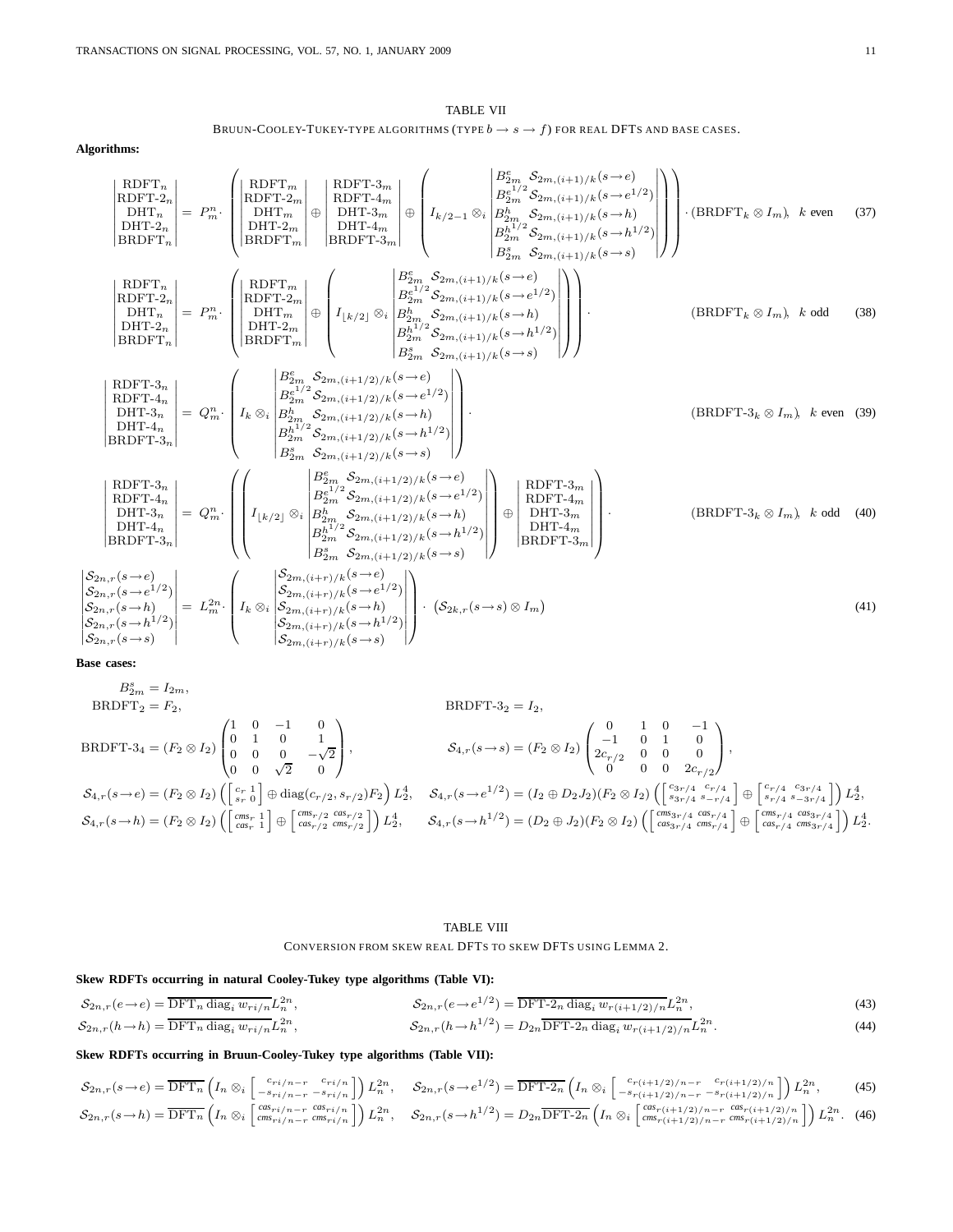complex matrix-vector multiplication  $Mx \in \mathbb{C}^n$  is equivalent to  $\overline{M}x' \in \mathbb{R}^{2n}$ , where we define  $\overline{M}$  by replacing every entry  $a+ib$  of M with  $\begin{bmatrix} a & -b \\ b & a \end{bmatrix}$ , and  $x'$  is x in the interleaved complex format.

Algebraically, if M is a polynomial transform for  $\mathbb{C}[x]/p(x)$ viewed as a complex vector space with basis  $t_n$  and spectral bases (1), then  $\overline{M}$  is the corresponding matrix with respect to the *real* vector space basis  $(1, j, x, jx, \dots, x^{n-1}, jx^{n-1})$  and spectral bases  $(1, j)$ .

With this information, we can compute the matrix representations of  $\phi_{2n}$  and  $\phi_2^{-1}$  in the above diagram with respect to the different choices of  $b$  and  $f$ .

In the case of  $b \in \{e, h\}$  and spectral basis  $f \in \{e, h\}$  we convert  $S_{2n,r}(b \to f)$  into  $\text{DFT}_n(r)$ , and the base changes consist of a permutation  $(L_n^{2n})$  and in some cases extra sign changes. The results are shown in Table VIII, where  $DFT(r)$ is factored as

$$
\begin{aligned} \text{DFT}_n(r) &= \left[ w_{(k+r)l/n} \right]_{0 \le k, l < n} \\ &= \text{DFT}_n \operatorname{diag}_{0 \le l < n} (w_{rl/n}). \end{aligned} \tag{47}
$$

Note, that incidentally  $S_{2n,r}(e \rightarrow e) = S_{2n,r}(h \rightarrow h)$ , because a simplification was possible to the  $S_{2n,r}(h \to h)$ factorization. This fact was (indirectly) discovered in [8], when the authors derived a split-radix Hartley transform algorithm with improved operation count.

In the case of  $f \in \{e^{1/2}, h^{1/2}\}\$ , the corresponding DFT is type 2, DFT- $2<sub>n</sub>$ , whose skew equivalent takes the form

$$
\begin{aligned} \text{DFT-2}_n(r) &= \left[ w_{(k+r)(l+1/2)/n} \right]_{0 \le k, l < n} \\ &= \text{DFT-2}_n \operatorname{diag}_{0 \le l < n} (w_{r(l+1/2)/n}). \end{aligned} \tag{48}
$$

The base changes are again arithmetic free.

Finally, in the case of  $b = s$ ,  $\phi_{2n}$  is no longer trivial, and takes the form

$$
\phi_{2n} = \left(I_n \otimes \begin{bmatrix} c_r & 1 \\ s_r & 0 \end{bmatrix}\right) L_n^{2n},
$$

but it can be fused with the block diagonal  $\text{diag}_l(w_{r(l+1/2)/n})$ from (48) to save multiplications, leading to the final result shown in Table VIII.

Identities (43)–(44) from Table VIII for computing the skew real DFTs reduce the operations count compared to (36). Identities (45)–(46) do not reduce the operations count compared to (41), but can be used as base cases.

# *B. Regularized Algorithms*

It is often more important for an algorithm to have a regular structure than a minimal operations count to enable parallelization, vectorization, or efficient hardware implementation. The real DFTs are inherently more irregular than the DFT since their spectral components have dimensions one or two as shown in  $(6)$ – $(9)$  with the exception of  $(8)$ .

In (6), this problem can be alleviated by not performing a complete real decomposition but leaving  $(x - 1)(x + 1) =$  $x^2 - 1$  "fused." This idea yields the "regularized" version of (6):

$$
\mathbb{R}[x]/(x^n - 1) \to \mathbb{R}[x]/(x^2 - 1) \oplus \bigoplus_{0 < i < n/2} \mathbb{R}[x]/p_{2, i/n}. \tag{49}
$$

There is no equivalent technique for odd  $n$ , i.e., for (7) and (9).

We will denote the transform associated with (49) as  $\mathcal{R}_n(b \to f)$ , where b is the chosen basis in the algebra, f is the chosen spectral basis, and  $n$  is necessarily even. Table IX shows the new transforms we define.

# TABLE IX

REGULARIZED REAL DFTS.

| <b>Transform</b> | <b>Algebra</b> | Basis <i>b</i> Spectral basis <i>f</i> Unified notation |                                 |
|------------------|----------------|---------------------------------------------------------|---------------------------------|
| $URDFT_n$        | $r^n-1$        |                                                         | $\mathcal{R}_n(t\rightarrow e)$ |
| $UDHT_n$         | $r^n-1$        |                                                         | $\mathcal{R}_n(t\rightarrow h)$ |
| $UBRDFT_n$       | $x^n-1$        |                                                         | $\mathcal{R}_n(t\rightarrow s)$ |

To complete the real decomposition of (49),  $\mathbb{R}[x]/(x^2 - 1)$ must be decomposed using a butterfly matrix, and thus

$$
\mathcal{F}_n(b \to f) = (F_2 \oplus I_{n-2}) \mathcal{R}_n(b \to f).
$$

The idea is now to use  $\mathcal{R}_k(t \to c)$ ,  $c \in \{e, h, s\}$ , instead of  $\mathcal{F}_k(t \to c)$  in the first, coarse decomposition step. The consequence is that in (19) the first two summands stay fused. More precisely, the decomposition now takes the regularized form

$$
\mathbb{R}[x]/((x^m)^k - 1)
$$
\n
$$
\rightarrow \left[\mathbb{R}[x]/(x^{2m} - 1)\right] \oplus \left[\bigoplus_{0 < i < k/2} \mathbb{R}[x]/p_{2m, i/k}\right] \tag{50}
$$
\n
$$
\rightarrow \left[\mathbb{R}[x]/(x - 1) \oplus \mathbb{R}[x]/(x + 1) \oplus \bigoplus_{0 < i < m} \mathbb{R}[x]/p_{2, i/2m}\right]
$$
\n
$$
\oplus \left[\bigoplus_{0 < i < k/2} \bigoplus_{0 < j < m} \mathbb{R}[x]/p_{2, (j+i/k)/m}\right] \tag{51}
$$
\n
$$
\rightarrow \mathbb{R}[x]/(x - 1) \oplus \mathbb{R}[x]/(x + 1) \oplus \bigoplus_{0 < i < km/2} \mathbb{R}[x]/p_{2, i/km} \tag{52}
$$

In step (50) all summands now have the same dimension  $2m$ . Step (51) completely decomposes the polynomial algebras of dimension  $2m$  over  $\mathbb R$ . A suitable permutation in (52) then reorders the one- and two-dimensional polynomial algebras into the required order.

The resulting algorithms are given in Table X. They are the regularized variants of the algorithms in Tables VI and VII for even n.

#### *C. Arithmetic-free conversions*

**Using a variable change in the algebra.** If  $n$  is odd, and we set  $y = -x$ , we have the following

$$
\mathbb{R}[x]/(x^n + 1) = \mathbb{R}[-y]/((-y)^n + 1) = \mathbb{R}[-y]/(-y^n + 1)
$$
  
=  $\mathbb{R}[-y]/(y^n - 1) \cong \mathbb{R}[y]/(y^n - 1).$ 

The above implies that for odd  $n$  the transforms of type 3 can be converted to transforms of type 1 and vice versa, using simple base changes and a permutation of spectral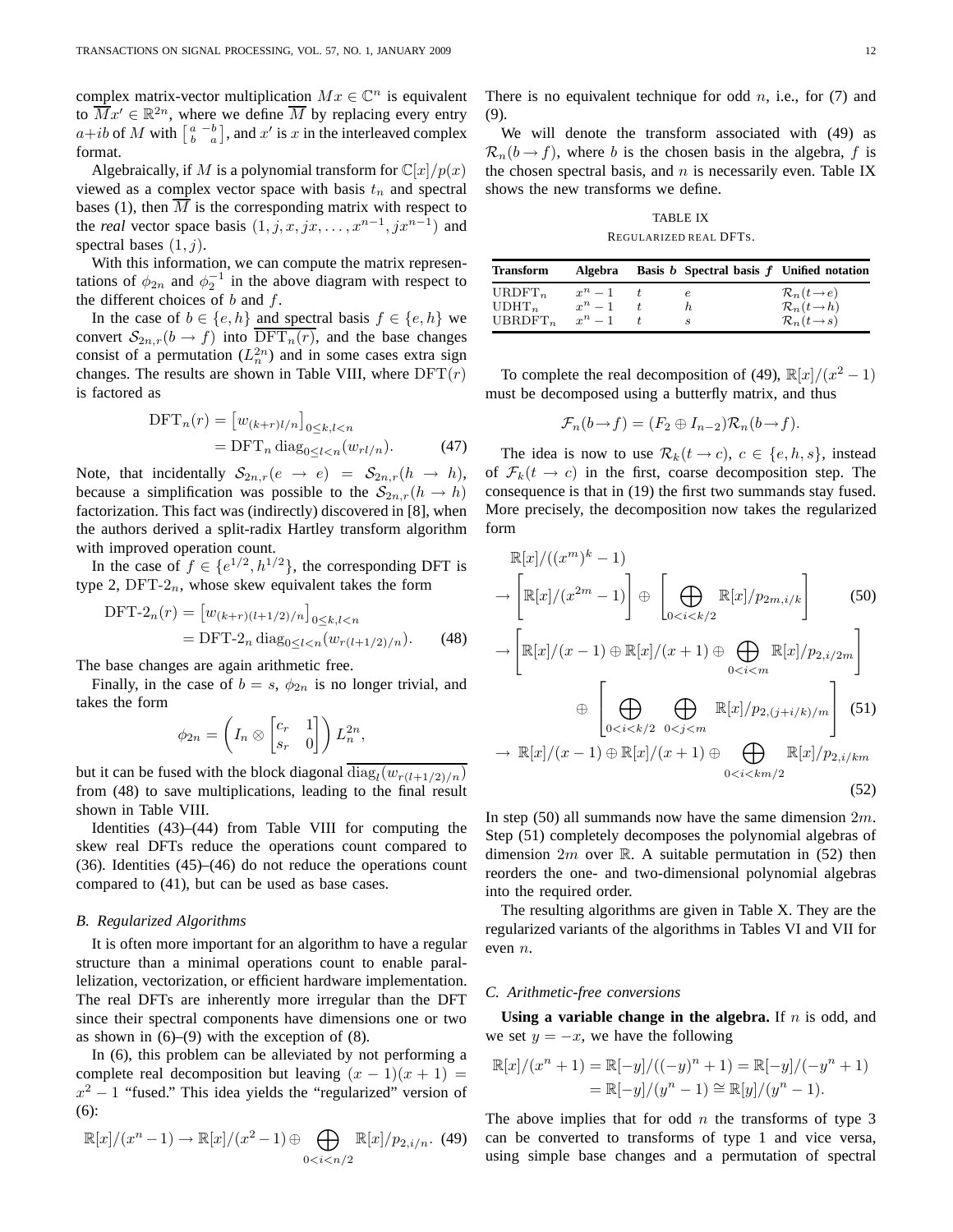# TABLE X

#### REGULARIZED ALGORITHMS.

**Regularized version of** (27) **in Table IV:**

$$
\begin{aligned}\n\left| \mathcal{F}_n(b \to f) \right| &= P_m^n \left( P_{2m}' \left| \mathcal{F}_{2m}'(t \to f) \right| \oplus I_{k/2-1} \otimes_i B_{2m}' \mathcal{S}_{2m,(i+1)/k}(c \to f) \right) \left( \mathcal{R}_k(b \to c) \otimes I_m \right), \quad k \text{ even}, \\
P_{2m}' &= \begin{cases}\n\left( L_2^m \otimes I_2 \right), & m \text{ even}, \\
\left( I_2 \oplus \left( L_2^{m-1} \otimes I_2 \right) \right), & m \text{ odd}.\n\end{cases}\n\end{aligned} \quad \text{P is given in Table V}\n\tag{53}
$$

**Regularized version of** (32) **in Table VI:**

$$
\begin{pmatrix}\nRDFT_{n} \\
RDFT_{-2n} \\
DHT_{n} \\
DHT_{n} \\
DHT_{n}\n\end{pmatrix} = P_{m}^{n} \begin{pmatrix}\nRDFT_{2m} \\
RDFT_{-2m} \\
P_{2m}^{\prime} \\
DHT_{2m} \\
DHT_{2m} \\
DHT_{2m}\n\end{pmatrix} \oplus \begin{pmatrix}\nB_{2m}^{e^{1/2}} S_{2m,(i+1)/k}(e \rightarrow e) \\
B_{2m}^{e^{1/2}} S_{2m,(i+1)/k}(e \rightarrow e^{1/2}) \\
B_{2m}^{e} S_{2m,(i+1)/k}(e \rightarrow e) \\
B_{2m}^{h} S_{2m,(i+1)/k}(h \rightarrow h) \\
B_{2m}^{h} S_{2m,(i+1)/k}(h \rightarrow h^{1/2})\n\end{pmatrix} \right) \begin{pmatrix}\n\text{URDFT}_k \\
\text{URDFT}_k \\
\text{URDFT}_k \\
\text{UBBFT}_k \\
\text{UDHT}_k \\
\text{UDHT}_k \\
\text{UDHT}_k\n\end{pmatrix}, \quad k \text{ even}, \tag{54}
$$

**Regularized version of** (37) **in Table VII:**

$$
\begin{vmatrix}\n\text{RDFT}_{n} \\
\text{RDFT}_{n} \\
\text{DHT}_{n} \\
\text{UBRDFT}_{n}\n\end{vmatrix} = P_{m}^{n} \begin{pmatrix}\n\text{RDFT}_{2m} \\
P_{2m}^{\prime} \\
\text{DHT}_{2m} \\
\text{DHT}_{2m} \\
\text{UBRDFT}_{2m}\n\end{pmatrix} \oplus \begin{pmatrix}\nB_{2m}^{e} S_{2m,(i+1)/k}(s \to e) \\
B_{2m}^{e^{1/2}} S_{2m,(i+1)/k}(s \to e^{1/2}) \\
B_{2m}^{h} S_{2m,(i+1)/k}(s \to h) \\
B_{2m}^{h^{1/2}} S_{2m,(i+1)/k}(s \to h^{1/2}) \\
B_{2m}^{h^{1/2}} S_{2m,(i+1)/k}(s \to h^{1/2})\n\end{pmatrix} (UBRDFT_{k} \otimes I_{m}). \quad k \text{ even.}
$$
\n(55)

**Base cases:**

$$
URDFT_4 = diag(1, 1, 1, -1)(F_2 \otimes I_2),
$$

components. For the transforms in Table I(a),  $b = t_n$ , and we have:

$$
\mathcal{G}_n(t \to f) = P \cdot \mathcal{F}_n(t(-x) \to f(-x))
$$

$$
= P \cdot \mathcal{F}_n(t \to f(-x)) \cdot D_n
$$

$$
= P \cdot B \cdot \mathcal{F}_n(t \to f) \cdot D_n.
$$

Above  $D_n$  is a diagonal matrix with  $\pm 1$ s defined in (15), and is the base change from  $t_n$  to  $t_n(-x)$ , B is the base change from f to  $f(-x)$  in each spectral component whose precise form depends on the choice of  $f$ , and  $P$  is the permutation of the spectral components, which does not depend on  $f$ .

To compute the permutation we check how the spectral components of  $\mathbb{R}[x]/(x^n - 1)$  are mapped under the substitution:

$$
\mathbb{R}[x]/((-x) - 1) = \mathbb{R}[x]/(x + 1),
$$
  
\n
$$
\mathbb{R}[x]/p_{2n,r}(-x) = \mathbb{R}[x]/x^2 + 2xc_r + 1
$$
  
\n
$$
= \mathbb{R}[x]/x^2 - 2xc_{r+1/2} + 1
$$
  
\n
$$
= \mathbb{R}[x]/p_{2n,r+1/2}(x) = \mathbb{R}[x]/p_{2n,1/2-r}.
$$

Since we assume the ordering by ascending r, and  $r < 1/2$ , the above mapping implies that the order is simply reversed. The first one-dimensional spectral component becomes  $\mathbb{R}[x]/(x +$ 1) and is moved to the end. Thus we have:

$$
\mathcal{G}_n(b \to f) = \begin{bmatrix} J_{\lfloor n/2 \rfloor} \otimes I_2 \\ 1 \end{bmatrix} \cdot B \cdot \mathcal{F}_n(b \to f) \cdot D_n. \quad (56)
$$

We now instantiate (56) by computing B for  $f \in$  $\{e, h, e^{1/2}, h^{1/2}, s\}$ . The result is shown in (57)–(59) in Table XI. In the equations we fuse  $B$  with the final permutation into a single matrix.

**Using the basis properties.** It is easily shown that for any polynomial q

UDHT<sub>4</sub> =  $(I_2 \oplus F_2)(F_2 \otimes I_2)$ , UBRDFT<sub>4</sub> =  $(F_2 \otimes I_2)$ .

$$
\mathcal{F}_n(t \to b) = \mathcal{F}_n(qt \to qb).
$$

For odd  $n$ , we can use this property to convert transforms of type 2 (with spectral bases  $\{e^{1/2}, h^{1/2}\} = x^{-1/2} \{e, h^*\}$ ; see Table  $I(c)$ ) into transforms of type 1 (with spectral bases  $e$  and  $h$ ).

The basic idea is to set  $q = x^{(n+1)/2} = \pm x^{1/2}$  in  $\mathbb{R}[x]/(x^n-1)$ , which holds for odd *n*. Due to non-uniqueness of  $x^{1/2}$  also in the spectral components  $\mathbb{R}[x]/p_{2,r}$ , we have  $q \equiv \pm x^{1/2} \mod p_{2,r}$ , with the sign depending on r.

Given a spectral basis  $f = x^{-1/2}c$  (where  $c \in \{e, h^*\}$ ) and  $q = x^{(n+1)/2}$  we have:

$$
\mathcal{F}_n(t \to x^{-1/2}c) = \mathcal{F}_n(qt \to qx^{-1/2}c)
$$

$$
= \mathcal{F}_n(x^{(n+1)/2}t \to \pm c) = \mathcal{F}_n(t \to \pm c)B.
$$
(62)

Above, by abuse of notation, we denote with  $\pm c$  the modified basis  $c$  in which the sign of each spectral component depends on r. It is + if  $x^{(n+1)/2} \equiv +x^{1/2} \mod p_{2,r}$ , and – otherwise. B is the base change from the shifted basis  $x^{(n+1)/2}t_n$  to  $t_n$ .

We instantiate (62) for  $f = \{e^{1/2}, h^{1/2}\}\$ in (60)–(61) in Table (XI). These equations can be combined with (57)–(58), making it possible to convert any type of DHT or RDFT of odd size into any other type for free.

#### VI. ALGORITHM ANALYSIS AND DISCUSSION

Table XII gives the arithmetic cost for the algorithms shown in this paper. In the remainder, we first identify three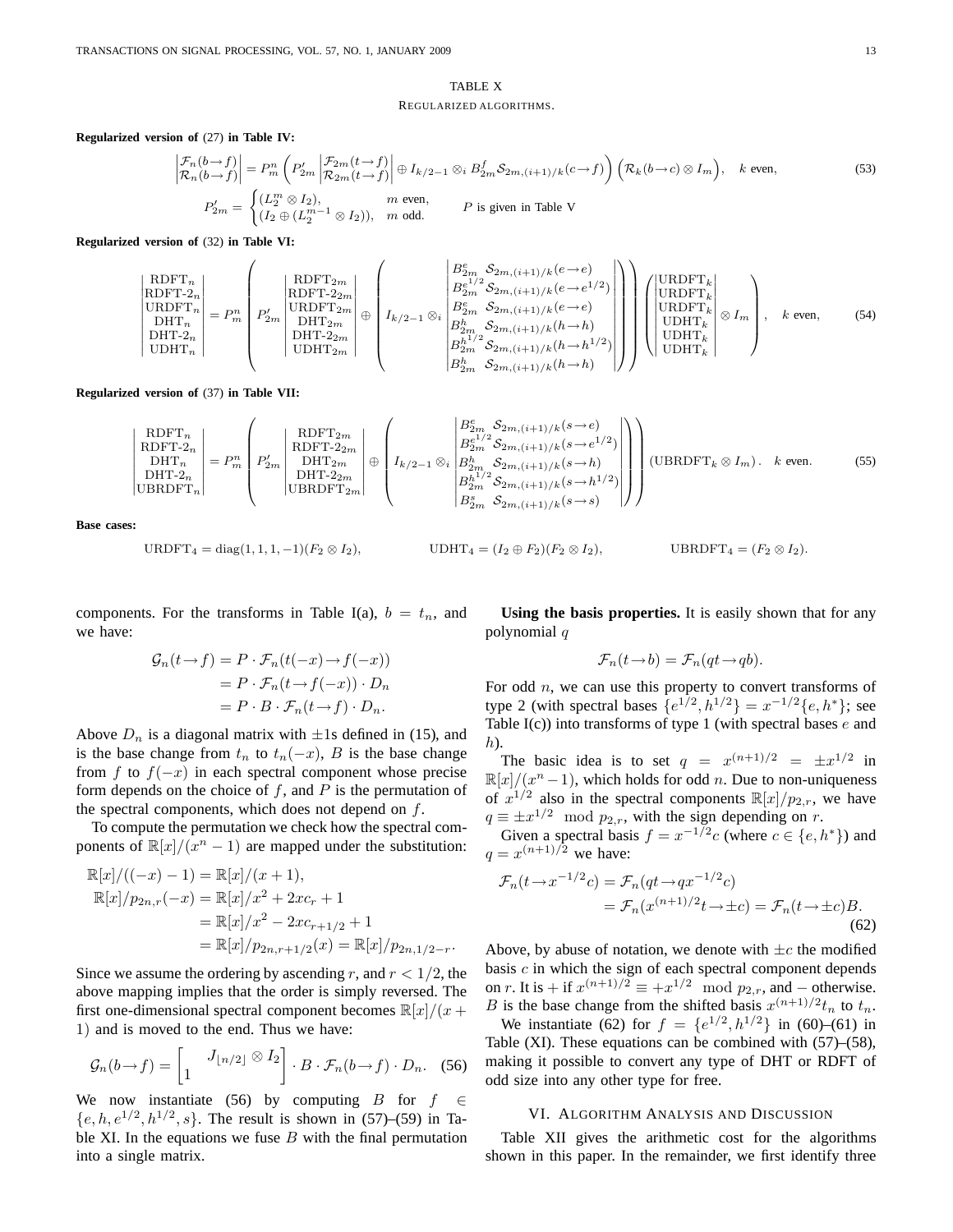## TABLE XI

**Identities based on** (56)**:**

RDFT-3<sub>n</sub> = 
$$
\begin{bmatrix} J_{\lfloor n/2 \rfloor} \otimes \text{diag}(1,-1) \end{bmatrix}
$$
 RDFT<sub>n</sub> D,  
\nDHT-3<sub>n</sub> =  $J_n$  DHT<sub>n</sub> D,  
\nBRDFT-3<sub>n</sub> =  $\begin{bmatrix} J_{\lfloor n/2 \rfloor} \otimes \text{diag}(1,-1) \end{bmatrix}$  BRDFT<sub>n</sub> D.  
\nDHT-4<sub>n</sub> =  $\begin{bmatrix} J_{\lfloor n/2 \rfloor} \otimes \text{diag}(1,-1) \end{bmatrix}$  DHT-2<sub>n</sub> D,  
\n(S9)

**Identities based on** (62)**:**

−1

$$
\text{DHT-2}_{n} = (I_1 \oplus -\text{diag}_{0 \le i < n-1}(-1)^{i + \left\lfloor \frac{i}{2} \right\rfloor}) \text{DHT}_{n} \begin{bmatrix} I_{\lceil n/2 \rceil} \\ I_{\lfloor n/2 \rfloor} \end{bmatrix},\tag{60}
$$
\n
$$
\text{RDET-2}_{n} = (I_1 \oplus \text{diag}_{0 \le i}, \ldots, (-1)^{\left\lfloor \frac{i}{2} \right\rfloor}) \text{RDEF}_{n} \begin{bmatrix} I_{\lceil n/2 \rceil} \\ \end{bmatrix},\tag{61}
$$

$$
R\text{DFT-2}n = (I_1 \oplus \text{diag}_{0 \le i < n-1} - (-1)^{\left\lfloor \frac{i}{2} \right\rfloor}) \text{RDF} \text{T}_n \left[ I_{\lfloor n/2 \rfloor} \right]. \tag{61}
$$

good choices among them. Note that the best choice strongly depends on the implementation platform. Then we review published real DFT algorithms and relate them to the algorithms in this paper where possible. Finally, we briefly discuss inverse real DFTs and convolution.

#### *A. Good Choices of Algorithms*

Many possible real DFT algorithms are provided in this paper. We identify three choices with desirable features discussed next.

**The regularized natural algorithm** uses (54) together with the natural skew transform algorithm (36) to obtain the simplest overall structure. For the 2-power size, the arithmetic cost is  $\frac{5}{2}n \log_2 n + O(n)$ . The recursive formulation can be easily converted to an iterative algorithm amenable to hardware implementation.

**The regularized natural algorithm with improved skew transform algorithm** uses (54) with (43)–(44) to improve the arithmetic cost. The minimal cost of  $2n \log_2 n + O(n)$  is achieved for  $m = n/4$  in (54), but the maximal cost remains the same.

This algorithm is the main choice for automatic RDFT program and library generation in Spiral [29], [52].

**The regularized Bruun algorithm** is obtained with (55) combined with the Bruun skew transform algorithm (41). This combination also yields a cost of  $2n \log_2 n+O(n)$  independent of the radix (albeit with a different multiply/add balance), and at the same time can be easily unfolded into an iterative algorithm (as in option 1 above). In the iterative version, two times less multiplications and two times less multiplicative constants are needed due to simpler base case. However, it is less numerically stable than other choices [17], [24].

In its iterative radix-4 version (which can be obtained in exactly the same way as for standard real Cooley-Tukey FFT) it requires only 2 multiplications per stage, whereas the natural RDFT algorithm needs 4 multiplications per stage.

Note that algorithms with  $\frac{17}{9}n \log_2(n) + O(n)$  operations exist [11] obtained from a properly chosen  $2n \log_2(n) + O(n)$ algorithm by propagating and canceling constants without changing the computation structure. This method is orthogonal to ours, which identifies the different computation structures possible.

Also note that choices other than the above may be competitive. For example, the library FFTW [28] uses a nonregularized RDFT algorithm as explained in the following subsection.

#### *B. Related Algorithms In The Literature*

**RDFT.** The first RDFT algorithm was derived in 1968 by Bergland in [1]. Bergland's algorithm is an iterative equivalent of the combination of (54) with  $m = 2$  and (36). The follow-up paper [2] gives a radix-8 version, which is the same algorithm with  $m = 4$ . The arithmetic cost of these algorithms is  $\frac{5}{2}n \log_2 n + O(n)$ , and does not depend on the split (i.e., the choice of factorization  $n = km$ ). The tensor product formulation of the radix-4 variant of Bergland's algorithm is given in [32].

One can obtain the matrix form of the iterative RDFT algorithm for any radix, by fixing  $m$ , and successively applying (54) to the right-hand side of itself and using the property  $(I \otimes AB) = (I \otimes A)(I \otimes B)$  to obtain the stages of the iterative algorithm operating on fuller length- $n$  vectors.

To reduce the arithmetic cost, a "split-radix" version of the algorithm was proposed in [7], [23]. It reduces the cost to  $2n \log_2 n + O(n)$ . The algorithm in [7] is the combination of (32) for  $k = 2$  and (43). The algorithm in [23] has no exact equivalent in this paper.

Bergland's original paper explains how one could obtain a general radix algorithm, but does not show any details. We found the fully specified general radix RDFT algorithm in other sources. Namely, from the source of the FFTW software library [28] and also in [9].

FFTW uses for composite RDFT sizes (32), (33), and (43). The occurring RDFT-3 transforms are not recursively expanded, but use automatically generated small size base case routines.

[10] gives a general-radix Cooley-Tukey type algorithm using a mixture of tensor product formulas and summations. Unfortunately, some matrices in the paper appear underspecified and are hard to reconstruct. The algorithm is a combination of (32), (43), and the seventh identity in Table II.

 $(57)$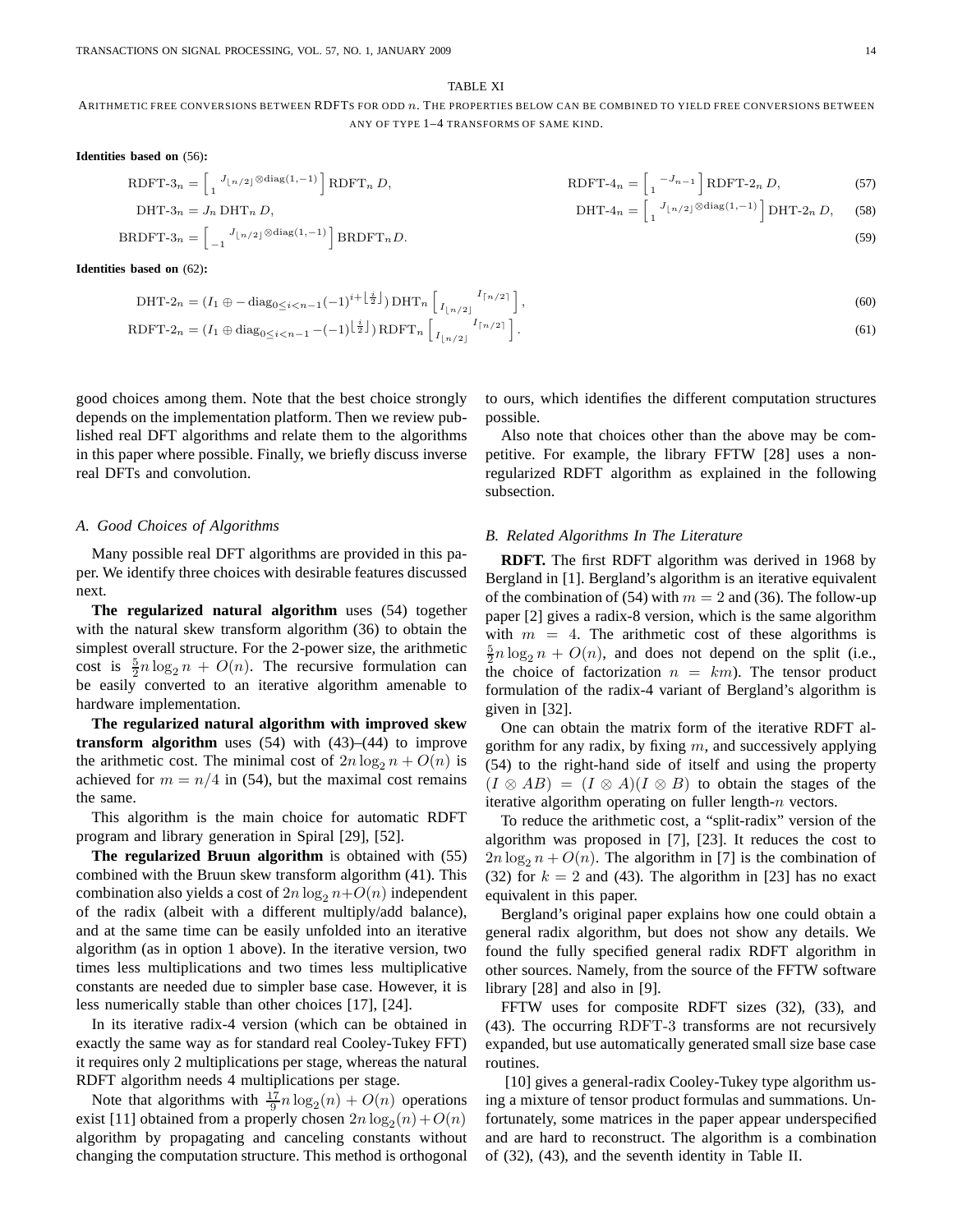TABLE XII ARITHMETIC COST ACHIEVABLE FOR THE REAL DFTS WITH THE ALGORITHMS IN THIS PAPER. WE OMIT THE  $O(n)$  TERM.

| <b>Transform</b> | <b>Algorithm</b>         | Minimum $#$ ops (adds $+$ mults)                         | Maximum $#$ ops (adds + mults)                           |
|------------------|--------------------------|----------------------------------------------------------|----------------------------------------------------------|
| $R$ DFT- $t_n$   | Natural                  | $\left(\frac{3}{2}n\log_2 n, n\log_2 n\right)$           | $\left(\frac{3}{2}n\log_2 n, n\log_2 n\right)$           |
|                  | Natural w/ improved skew | $(\frac{4}{3}n \log_2 n, \frac{2}{3}n \log_2 n)$         | $\left(\frac{3}{2}n\log_2 n, n\log_2 n\right)$           |
|                  | Bruun                    | $(\frac{3}{2}n \log_2 n, \frac{1}{2}n \log_2 n)$         | $(\frac{3}{2}n \log_2 n, \frac{1}{2}n \log_2 n)$         |
| $\text{DHT-}t_n$ | Natural                  | $\left(\frac{3}{2}n\log_2 n, n\log_2 n\right)$           | $\left(\frac{3}{2}n\log_2 n, n\log_2 n\right)$           |
|                  | Natural w/ improved skew | $(\frac{4}{3}n \log_2 n, \frac{2}{3}n \log_2 n)$         | $\left(\frac{3}{2}n\log_2 n, \quad n\log_2 n\right)$     |
|                  | Bruun                    | $\left(\frac{3}{2}n\log_2 n,\frac{1}{2}n\log_2 n\right)$ | $\left(\frac{3}{2}n\log_2 n,\frac{1}{2}n\log_2 n\right)$ |

The generalized RDFTs (of type 2,3,4) are presented in [9], where the authors discuss their connection to cosine and sine transforms.

Our natural general radix algorithms from Table VI seem to be known only for RDFT. The natural regularized variant (54) is novel, and eliminates the need for RDFT-3 (or RDFT-4). As explained before, the arithmetic cost of these variants depends on the radix and is between  $\frac{5}{2}n \log_2 n + O(n)$  and  $2n \log_2 n + O(n)$ .

Among other RDFT algorithms we find the so-called "quick" RDFT algorithm in [12], which uses DCT-1 and DST-1 using a similar technique as [4].

[16] also uses the CRT as this paper, but factors  $x^n - 1$  over Q, which leads to other, less structured algorithms for non-2 power sizes. Winograd also uses the CRT to derive optimal (with respect to the number of non-rational multiplications) DFT algorithms that, however, have an increased number of additions and irregular structure [53], [54]. In the language of this paper, the DFT is first decomposed by decomposing  $\mathbb{C}[x]/(x^n-1)$  over  $\mathbb Q$ , then the resulting blocks are considered as convolutions and decomposed further using a technique different from this paper. Heideman [13] provides the exact multiplicative complexity for a real DFT of two-power size gives concrete optimal (in this sense) real DFT algorithms in [13], [14], [55].

**DHT.** The DHT is often regarded as a transform different from the RDFT; hence there is a different set of papers discussing its fast algorithms.

In spirit closest to our work is [15], which derives DHT algorithms by projecting DFT algorithms using the theory of field extensions similar to work on ADFTs in [56]. The technique is not applicable to the RDFT and different from ours.

All of our general radix algorithms for DHTs of four types are novel. This includes the natural algorithms in Table VI, the Bruun type algorithms in Table VII, and the regularized variants of both in Table IX. However, we did find some special cases in the literature.

A split-radix DHT algorithm is given by [22] and [8]. The former has slightly suboptimal arithmetic cost and the latter improves the cost and is the combination of (32) with  $k = 2$ and (44).

Reference [27] defines all types of DHTs (called W transforms) and gives algorithms for even sizes for all 4 types. Each transform is split into a DCT/DST pair of the corresponding type similar to [4].

The algorithms in [6] are the equivalents of our free conversions between DHTs of types 1,2,3,4 given in (58) and (61) (and combinations thereof). Interestingly, the same conversions (57), (60) and (59) between generalized RDFTs appear to be novel. A similar property also holds for complex DFTs, but we don't show the equations in this paper.

In [21] and [25] we find comparisons between DHT and RDFT algorithms. In this paper we answer the question of the true difference between DHT and RDFT algorithms based on the algebraic interpretation in [35]. We show that the algorithms are based on the same principle, have precisely the same dataflow structure, and only minor differences only exist in the small size base cases.

**Bruun type algorithms for DHT and RDFT.** The 1978 paper [5] by Bruun introduced the so-called Bruun FFT. The author uses the connection between the DFT and a filter bank with a very special set of filters, namely for  $0 \le i < n$ ,  $\{(x^n 1)/(x-w_{i/n})\}, x=z^{-1}$ . The special structure of the zeros of the filters is used to build the so-called *filter tree*, which computes the DFT. The filter tree is built by successively factoring the polynomial  $x^n - 1$ . One factorization leads to the familiar radix-2 Cooley-Tukey algorithm as also shown in [30], whereas another factorization (over the real numbers) leads to a new FFT, which exclusively uses multiplications by real constants, except for the final stage. Therefore, omitting the last stage yields an RDFT algorithm. The paper shows a decimation-in-time radix-2 algorithm only. The algorithm is the special case of (55) and (41) with  $k = 2$  applied to the RDFT.

The same idea is explored further in [3]. The authors derive the decimation-in-frequency algorithm, but for the DHT. The algorithm is the special case of the *transpose* of (55) and (41) with  $k = 2$  applied to the DHT. This is the only reference we found discussing a Bruun type algorithm for DHT.

Later, Murakami explained Bruun's algorithm in a more rigorous framework using the CRT and generalized the algorithm to arbitrary radix [18]–[20]. Murakami derives the algorithm for an arbitrary *even* size. His algorithm is (55) applied to RDFT or BRDFT combined with (41).

In this paper we showed that Cooley-Tukey type and Bruun type algorithms are actually instances of the same algorithm (e.g., Table IV) but with different choices of the intermediate basis c.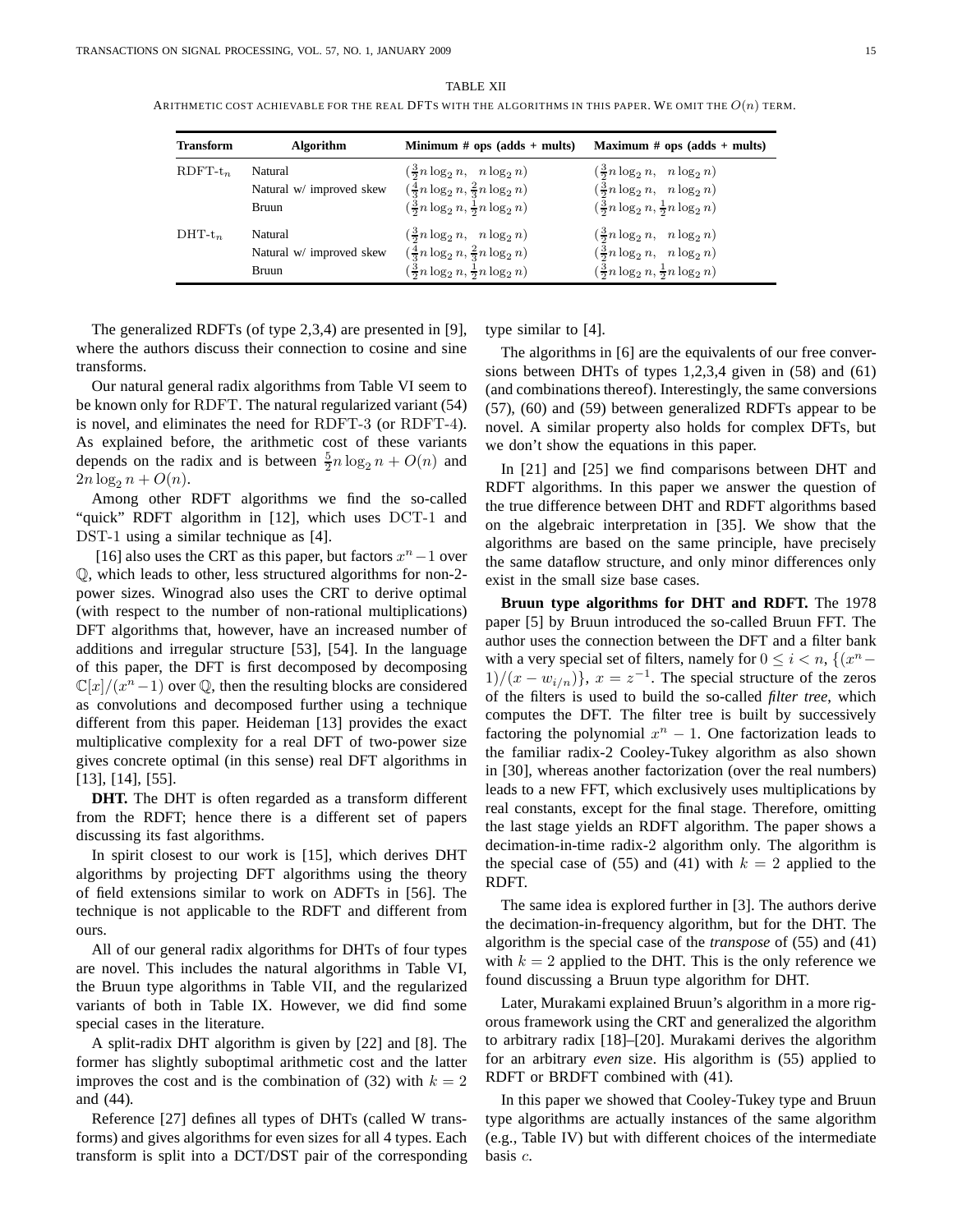#### *C. Inverse Transforms and Convolutions*

**Inverse transforms.** So far in this paper we showed the algorithms, given as matrix factorizations, for the forward transforms. Algorithms for the inverse transforms are readily obtained in two different ways: by formally inverting the matrix factorizations, or by formally transposing the matrix formulas and using the orthogonality properties of the transforms. Both methods use the following inversion and transposition identities that can be recursively applied to any algorithm in this paper:

$$
(A \cdot B)^{-1} = B^{-1} \cdot A^{-1}, \qquad (A \cdot B)^{\top} = B^{\top} \cdot A^{\top},
$$
  
\n
$$
(A \otimes B)^{-1} = (A^{-1} \otimes B^{-1}), \qquad (A \otimes B)^{\top} = (A^{\top} \otimes B^{\top}),
$$
  
\n
$$
(I \otimes_i A_i)^{-1} = (I \otimes_i A_i^{-1}), \qquad (I \otimes_i A_i)^{\top} = (I \otimes_i A_i^{\top}),
$$
  
\n
$$
(A \oplus B)^{-1} = (A^{-1} \oplus B^{-1}), \qquad (A \oplus B)^{\top} = (A^{\top} \oplus B^{\top}),
$$
  
\n
$$
(J_n)^{-1} = J_n^{\top} = J_n,
$$
  
\n
$$
(L_m^{km})^{-1} = (L_m^{km})^{\top} = L_k^{km},
$$
  
\n
$$
(R_a)^{-1} = R_a^{\top} = R_{-a}.
$$

Inversion of an algorithm is straightforward using this method. Transposition requires the use of the following explicit formulas for the inverse transforms (shown for even  $n$ ):

$$
R\text{DFT}_n^{-1} = 1/n \cdot R\text{DFT}_n^{\top} (I_2 \oplus 2I_{n-2}) \tag{63}
$$

RDFT-2<sub>n</sub><sup>-1</sup> = 1/n \cdot RDFT-2<sub>n</sub><sup>T</sup>(I<sub>2</sub> 
$$
\oplus
$$
 2I<sub>n-2</sub>) (64)

$$
R\text{DFT-3}_n^{-1} = 1/n \cdot R\text{DFT-3}_n^{-1}(2I_n) \tag{65}
$$

$$
R\text{DFT-}4_n^{-1} = 1/n \cdot R\text{DFT-}4_n^\top (2I_n) \tag{66}
$$

$$
\text{DHT}_n^{-1} = 1/n \cdot \text{DHT}_n^{\top} = 1/n \cdot U_n \text{DHT}_n U_n,\tag{67}
$$

$$
DHT - 2n-1 = 1/n \cdot DHT - 2nT = 1/n \cdot Vn DHT - 3n Un, (68)
$$

$$
DHT - 3n-1 = 1/n \cdot DHT - 3nT = 1/n \cdot Un DHT - 2n Vn, (69)
$$

$$
DHT - 4n-1 = 1/n \cdot DHT - 4nT = 1/n \cdot Vn DHT - 4n Vn. (70)
$$

Note that often the scaling factor  $1/n$  is omitted in actual implementations. The permutations  $U$  and  $V$  appear in DHT inverses due to our use of non-standard ordering, as explained in Section II and (13) and (14).

Since natural algorithms contain orthogonal building blocks only, inverting or transposing the algorithm will lead to almost the same result. However, Bruun type algorithms have nonorthogonal building blocks. Therefore, we can obtain *two* different inverse transform algorithm variants, first by inverting and second by transposing. Similarly, we can obtain another variant of the forward transform, by inverting and then transposing, as was already done in [36] to obtain new variants of the DCT/DST algorithms.

We also note that up to a permutation, DHT and DHT-4 are self-inverse, and the DHT-2/DHT-3 pair are mutual inverses. This means that inverting or transposing a DHT algorithm leads to a new DHT algorithm variant, and for the Bruun type algorithms inverting and then transposing leads to a third variant.

**Linear and circular convolution** The circular convolution of real vectors, which corresponds to multiplication in  $\mathbb{R}[x]/(x^n - 1)$ , can be computed using any of the  $\mathcal{F}_n(t \to f)$  (and their inverse) transforms. This includes RDFT, RDFT-2, DHT, DHT-2, BRDFT, and BRDFT-2.

Skew circular convolution, which corresponds to multiplication in  $\mathbb{R}[x]/(x^n + 1)$ , can be computed using any of the  $\mathcal{G}_n(f \to f)$  (and their inverse) transforms. This includes RDFT-3, RDFT-4, DHT-3, DHT-4, and BRDFT-3.

Computing linear convolution is usually done by partitioning it into blocks and embedding each block in a larger circular or skew circular convolution. Thus, linear convolution can be computed using any of the transforms from Table I(a). Apart from the common choice of type-1 transforms, using type-3 transforms is also a good choice, since they possess a more regular structure as can be seen from (29). Another interesting case is reported in [26]. If RDFT-3 is used together with a conversion to complex DFT using (43) we obtain a *real* convolution algorithm, which uses a *complex* DFT of half the size. With BRDFT or BRDFT-3 one can use the cheaper Bruun butterflies  $S_{4,*}(s \rightarrow s)$  (shown in Table VII). The use of BRDFT for computing the linear convolution was proposed in [19], [20].

# VII. CONCLUSION

This paper, together with [36], shows that using the framework of polynomial algebras general-radix algorithms for all 1-D trigonometric transforms can be obtained using only one generic method. Since this method also yields the Cooley-Tukey FFT, we refer to all these algorithms as "Cooley-Tukey type." We believe that these papers are a big step towards consolidating the area of transform algorithms. Namely, the polynomial algebra framework enables the concise derivation, classification, and structural representation of the obtained algorithms. Further, it also explains the many relationships that hold between transforms. However, some work is still left to algebraically capture the full class of existing algorithms for trigonometric transforms.

The appearance of polynomial algebras in signal processing is not coincidental: in the algebraic signal processing theory (ASP) started in [35] we explain that they provide the structure for finite, shift-invariant signal processing and explain the exact forms they take for the commonly used 1-D transforms. Hence, in ASP the theory of transform algorithms (as shown in this paper) becomes a natural part of signal processing theory itself.

# **APPENDIX**

**Transform matrices.** Table XIII shows the exact forms of the DFTs and real DFTs as used in this paper. We remind the reader that there is a degree of freedom in choosing the order of the output as explained in Section II-B.

**Computing real DFT via half-size complex DFT.** Two RDFTs of size  $n$  can be computed with a single complex DFT of size  $n$ , this property can be further used to compute one RDFT of size  $2n$  using one complex DFT of size n [33].

We now derive these two properties using our matrix framework. First, from Table II,

$$
R\text{DFT}_n = \left(I_2 \oplus \left(I_{n/2-1} \otimes \frac{1}{2} \begin{bmatrix} 1 & 1 \\ -j & j \end{bmatrix}\right)\right) U_n^{-1} \text{DFT}_n
$$
  
=  $Y_n \text{DFT}_n$ .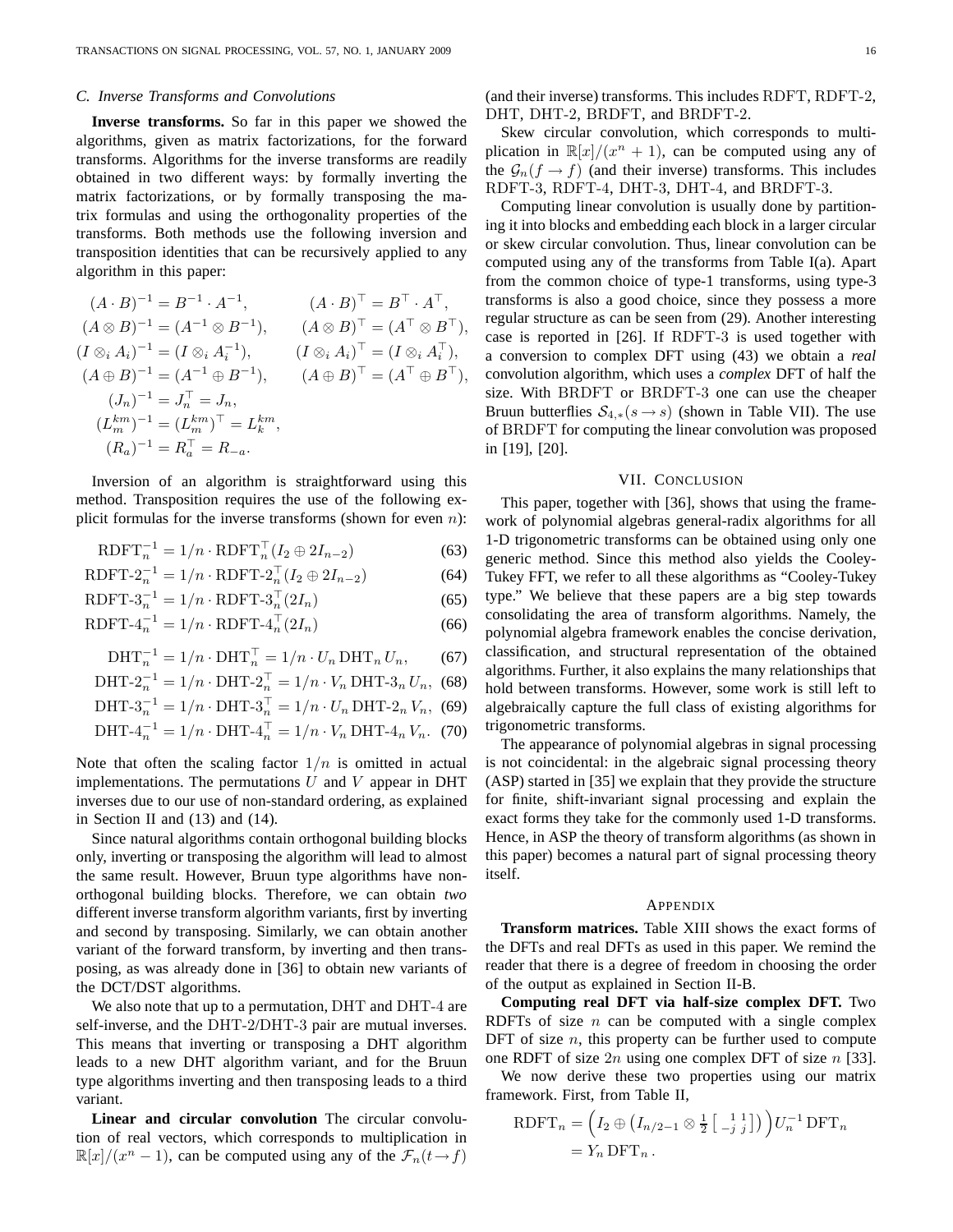# TABLE XIII

#### COMPLEX AND REAL DFTS.

In the table  $1_n$ ,  $1'_n$  are  $1 \times n$  matrices,  $1''_n$  is a  $2 \times n$  matrix, and f is a quotient of sines, as defined below. All transform matrices are  $n \times n$ , and  $0 \leq \ell < n$ . For the complex DFTs,  $0 \leq k < n$ , for the real DFTs (in each case the two rows are for even and odd n, respectively),  $0 \leq k < \lfloor (n-1)/2 \rfloor$ .

 $\mathbf{I}$ 

handle **h** 

$$
1_{n} = \begin{bmatrix} 1 & 1 & \dots & 1 & 1 \end{bmatrix}, \qquad 1'_{n} = \begin{bmatrix} 1 & -1 & \dots & 1 & -1 \end{bmatrix}, \qquad 1''_{n} = \begin{bmatrix} 1_{n}^{\top} & 1'_{n}^{\top} \end{bmatrix}^{\top}, \qquad f_{a,b} = s_{ab}/s_{a}.
$$
  
\n
$$
\text{DFT}_{n} = \begin{bmatrix} 1''_{n} \\ \cos(k/n) \\ \cos(k/n) \end{bmatrix} \qquad \text{DFT-2}_{n} = \begin{bmatrix} 1''_{n} \\ \cos(k + \frac{1}{2})/n \\ \cos(k + \frac{1}{2})/n \end{bmatrix}
$$
  
\n
$$
\text{RDFT}_{n} = \begin{bmatrix} 1''_{n} \\ \cos(k/n) \\ \cos(k/n) \\ \cos(k/n) \end{bmatrix} \qquad \text{RDFT-2}_{n} = \begin{bmatrix} 1''_{n} \\ \cos(k + \frac{1}{2})/n \\ \cos(k + \frac{1}{2})/n \end{bmatrix}
$$
  
\n
$$
\text{RDFT}_{n} = \begin{bmatrix} 1_{n} \\ \cos(k/n) \\ \cos(k/n) \\ \cos(k/n) \end{bmatrix} \qquad \text{RDFT-2}_{n} = \begin{bmatrix} 1_{n} \\ \cos(k + \frac{1}{2})/n \\ \cos(k + \frac{1}{2})/n \end{bmatrix}
$$
  
\n
$$
\text{RDFT-3}_{n} = \begin{bmatrix} c_{k+1} \\ \cos(k + \frac{1}{2})/n \\ \cos(k + \frac{1}{2})/n \end{bmatrix}
$$
  
\n
$$
\text{DHT}_{n} = \begin{bmatrix} 1''_{n} \\ \cos(k/n) \\ \cos(k/n) \\ \cos(k/n) \end{bmatrix} \qquad \text{DHT-2}_{n} = \begin{bmatrix} 1''_{n} \\ \cos(k + \frac{1}{2})/n \\ \cos(k + \frac{1}{2})/n \end{bmatrix}
$$
  
\n
$$
\text{DHT}_{n} = \begin{bmatrix} 1''_{n} \\ \cos(k + \frac{1}{2})/n \\ \cos(k + \frac{1}{2})/n \end{bmatrix}
$$
  
\n
$$
\text{DHT}_{n} = \begin{bmatrix} 1''_{n} \\ \cos(k + \frac{
$$

The above is an equation that involves complex matrices, to obtain a purely real equation we apply (·) (defined in Section V-A) to both sides, and get

$$
R\text{DFT}_n \otimes I_2 = \overline{Y_n} \cdot \overline{\text{DFT}_n},\tag{71}
$$

$$
\overline{Y_n} = \left(I_4 \oplus \left(I_{n/2-1} \otimes \frac{1}{2} \begin{bmatrix} I_2 & I_2 \ I_2 J_2 & -D_2 J_2 \end{bmatrix}\right)\right) (U_n^{-1} \otimes I_2).
$$

Note, that above we used the identity  $\overline{A} = A \otimes I_2$  for a real matrix A. (71) expresses the fact that two RDFTs can be computed using one complex DFT (on the single interleaved sequence) and a post-processing step in the form of the matrix  $Y_n$ . To obtain an algorithm for a single RDFT, we combine (71) and (32) with  $k = n$  and  $m = 2$  to get

$$
RDFT_{2n} = P_2^{2n}(RDFT_2 \oplus RDFT-3_2
$$
  

$$
\oplus (I_{n/2-1} \otimes_i S_{4,(i+1)/n}(e \to e)))\overline{Y_n DFT_n}
$$

and the final form after inserting the base cases from Table VI:

$$
R\text{DFT}_{2n} = P_2^{2n} \Big( F_2 \oplus D_2
$$
  
\n
$$
\oplus \left( I_{n/2-1} \otimes_i (F_2 \otimes I_2) (I_2 \oplus R_{-(i+1)/2n}) L_2^4 \right) \Big) \cdot \overline{Y_n} \cdot \overline{\text{DFT}_n}. \tag{72}
$$

#### **REFERENCES**

- [1] G. D. Bergland, "Numerical analysis: A fast Fourier transform algorithm for real-valued series," *Commun. ACM*, vol. 11, no. 10, pp. 703–710, 1968.
- [2] ——, "A radix-eight fast Fourier transform subroutine for real-valued series," *IEEE Trans. on Audio and Electroacoustics*, vol. 17, no. 2, pp. 138–144, 1969.
- [3] D. A. Bini and E. Bozzo, "Fast discrete transform by means of eigenpolynomials," *Computers & Mathematics (with Applications)*, vol. 26, no. 9, pp. 35–52, 1993.
- [4] V. Britanak and K. R. Rao, "The fast generalized discrete Fourier transforms: A unified approach to the discrete sinusoidal transforms computation," *Signal Processing*, vol. 79, no. 2, pp. 135–150, 1999.
- [5] G. Bruun, "z-transform DFT filters and FFTs," *IEEE Trans. ASSP*, vol. 26, no. 1, pp. 56–63, 1978.
- [6] S. C. Chan and K. L. Ho, "Fast algorithms for computing the discrete W transforms," in *Proc. IEEE Region 10 Conference on Computer and Communication Systems (TENCON 90)*, vol. 1, 1990, pp. 183–185.
- [7] P. Duhamel, "Implementation of "split-radix" FFT algorithms for complex, real, and real-symmetric data," *IEEE Trans. ASSP*, vol. 34, no. 2, pp. 285–295, 1986.
- [8] P. Duhamel and M. Vetterli, "Improved Fourier and Hartley transform algorithms: Application to cyclic convolution of real data," *IEEE Trans. ASSP*, vol. 35, no. 6, pp. 818–824, 1987.
- [9] O. K. Ersoy and N.-C. Hu, "A unified approach to the fast computation of all discrete trigonometric transforms," in *Proc. ICASSP*, vol. 12, 1987, pp. 1843–1846.
- [10] N.-C. Hu and O. K. Ersoy, "Fast computation of real discrete Fourier transform for any number of data points," *IEEE Trans. on Circuits and Systems*, vol. 38, no. 11, pp. 1280–1292, 1991.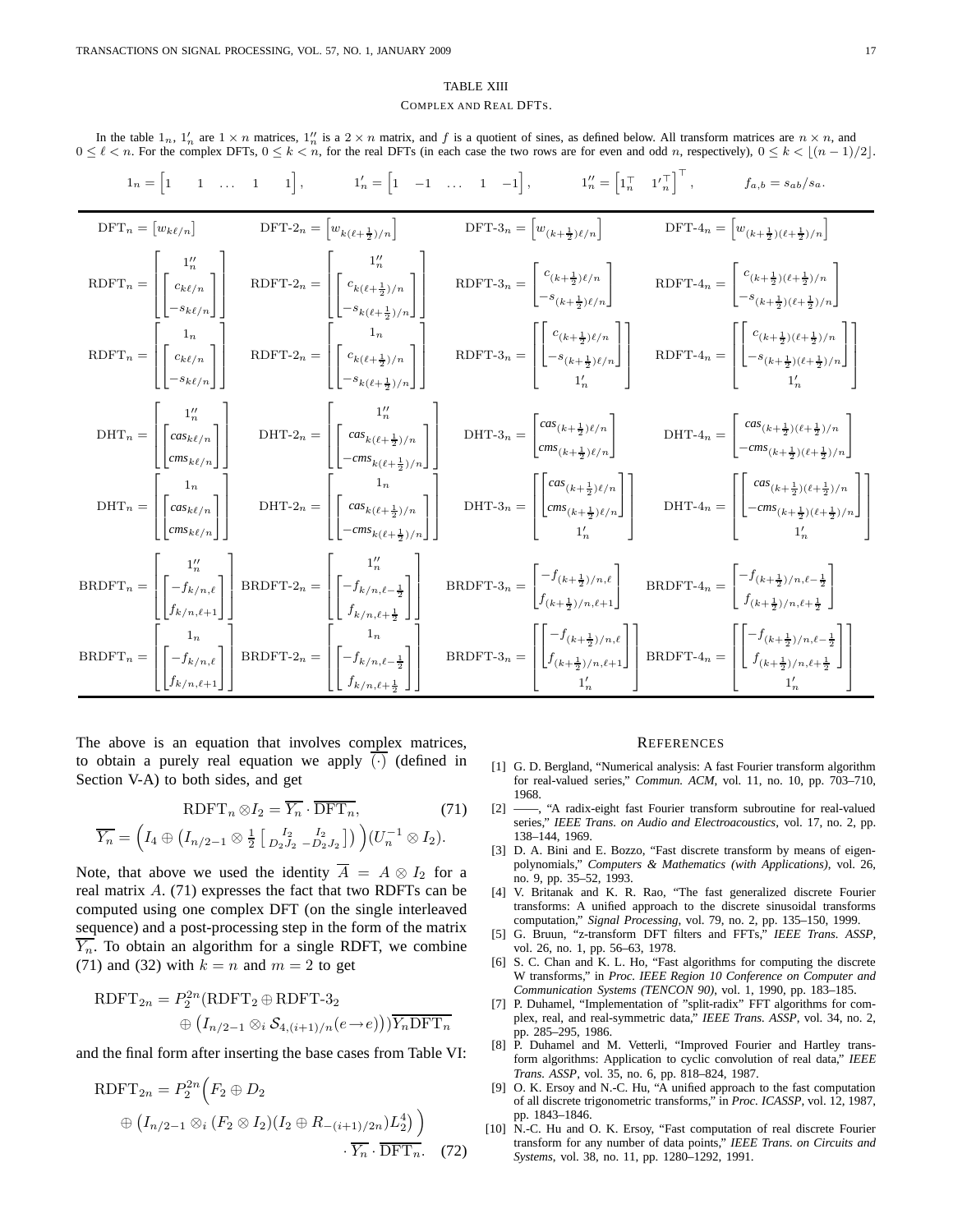- [11] S. G. Johnson and M. Frigo, "A modified split-radix FFT with fewer arithmetic operations," *IEEE Trans. Signal Processing*, vol. 55, no. 1, pp. 111–119, 2007.
- [12] H. Guo, G. A. Sitton, and C. S. Burrus, "The quick Fourier transform: An FFT based on symmetries," *IEEE Trans. on Signal Processing*, vol. 46, no. 2, pp. 335–341, 1998.
- [13] M. T. Heideman and C. S. Burrus, "On the number of multiplications necessary to compute a length-2<sup>n</sup> DFT," *IEEE Trans. ASSP*, vol. 34, no. 1, pp. 91–95, 1986.
- [14] M. T. Heideman, *Multiplicative complexity, convolution, and the DFT* . Springer-Verlag, 1988.
- [15] J. Hong, M. Vetterli, and P. Duhamel, "Basefield transforms with the convolution property," *Proceedings of the IEEE*, vol. 82, no. 3, pp. 400– 412, 1994.
- [16] J.-B. Martens, "Discrete Fourier transform algorithms for real valued sequences," *IEEE Trans. ASSP*, vol. 32, no. 2, pp. 390–396, 1984.
- [17] S. Mittal, M. Z. A. Khan, and M. B. Srinivas, "A comparative study of different FFT architectures for software defined radio," in *SAMOS*, 2007, pp. 375–384.
- [18] H. Murakami, "Prime-length real-valued polynomial residue division algorithms," *IEEE Trans. on Signal Processing*, vol. 50, no. 11, pp. 2777–2788, 2002.
- [19] -, "Real-valued decimation-in-time and decimation-in-frequency algorithms," *IEEE Trans. Circuits and Systems II: Analog and Digital Signal Processing*, vol. 41, no. 12, pp. 808–816, 1994.
- [20] ——, "Real-valued fast discrete Fourier transform and cyclic convolution algorithms of highly composite even length," in *Proc. ICASSP*, vol. 3, 1996, pp. 1311–1314.
- [21] M. Popović and D. Šević, "A new look at the comparison of the fast Hartley and Fourier transforms," *IEEE Trans. on Signal Processing*, vol. 42, no. 8, pp. 2178–2182, 1994.
- [22] H. V. Sorensen, D. L. Jones, C. S. Burrus, and M. T. Heideman, "On computing the discrete Hartley transform," *IEEE Trans. ASSP*, vol. 33, no. 4, pp. 1231–1238, 1985.
- [23] H. V. Sorensen, D. L. Jones, M. T. Heideman, and C. S. Burrus, "Realvalued fast Fourier transform algorithms," *IEEE Trans. ASSP*, vol. 35, no. 6, pp. 849–863, 1987.
- [24] R. Storn, "Some results in fixed point error analysis of the Bruun-FTT algorithm," *IEEE Trans. on Signal Processing*, vol. 41, no. 7, pp. 2371– 2375, 1993.
- [25] P. R. Uniyal, "Transforming real-valued sequences: fast Fourier versus fast Hartley transform algorithms," *IEEE Trans. on Signal Processing*, vol. 42, no. 11, pp. 3249–3254, 1994.
- [26] J. L. Vernet, "Real signals fast Fourier transform: Storage capacity and step number reduction by means of an odd discrete Fourier transform," *Proceedings of the IEEE*, vol. 59, no. 10, pp. 1531–1532, 1971.
- [27] Z. Wang, "Fast algorithms for the discrete W transform and for the discrete Fourier transform," *IEEE Trans. ASSP*, vol. 32, no. 4, pp. 803– 816, 1984.
- [28] M. Frigo and S. G. Johnson, "The design and implementation of FFTW3," *Proceedings of the IEEE*, vol. 93, no. 2, pp. 216–231, 2005, special issue on "Program Generation, Optimization.
- [29] M. Püschel, J. M. F. Moura, J. Johnson, D. Padua, M. Veloso, B. W. Singer, J. Xiong, F. Franchetti, A. Gačić, Y. Voronenko, K. Chen, R. W. Johnson, and N. Rizzolo, "SPIRAL: Code generation for DSP transforms," *Proceedings of the IEEE*, vol. 93, no. 2, pp. 232–275, 2005, special issue on "Program Generation, Optimization.
- [30] H. J. Nussbaumer, *Fast Fourier Transformation and Convolution Algorithms*, 2nd ed. Springer, 1982.
- [31] C. Van Loan, *Computational Framework of the Fast Fourier Transform*. SIAM, 1992.
- [32] R. Tolimieri, M. An, and C. Lu, *Algorithms for Discrete Fourier Transforms and Convolution*, 2nd ed. Springer, 1997.
- [33] W. H. Press, B. P. Flannery, T. S. A., and V. W. T., *Numerical Recipes in C: The Art of Scientific Computing*, 2nd ed. Cambridge University Press, 1992.
- [34] Y. Voronenko and M. Püschel, "Algebraic derivation of general radix Cooley-Tukey algorithms for the real discrete Fourier transform," in *Proc. ICASSP*, vol. 3, 2006, pp. 876–879.
- [35] M. Püschel and J. M. F. Moura, "Algebraic signal processing theory: Foundation and 1-D time," *IEEE Trans. on Signal Processing*, vol. 56, no. 8, pp. 3572–3585, 2008.
- [36] -, "Algebraic signal processing theory: Cooley-Tukey type algorithms for DCTs and DSTs," *IEEE Trans. on Signal Processing*, vol. 56, no. 4, pp. 1502–1521, 2008.
- [37] ——, "Algebraic signal processing theory: 1-D space," *IEEE Trans. on Signal Processing*, vol. 56, no. 8, pp. 3586–3599, 2008.
- [38] R. N. Bracewell, "The fast Hartley transform," *Proceedings of the IEEE*, vol. 72, 1984.
- [39] I. J. Good, "The interaction algorithm and practical Fourier analysis," *Journal Royal Statist. Soc.*, vol. B20, pp. 361–375, 1958.
- [40] M. Heideman, C. Burrus, and H. Johnson, "Prime factor FFT algorithms for real-valued series," in *Proc. ICASSP*, vol. 9, no. 1, 1984, pp. 492– 495.
- [41] C. M. Rader, "Discrete Fourier transforms when the number of data samples is prime," *Proceedings of the IEEE*, vol. 56, pp. 1107–1108, 1968.
- [42] S. Chu and C. S. Burrus, "A prime factor FTT algorithm using distributed arithmetic," *IEEE Trans. ASSP*, vol. 30, no. 2, pp. 217–227, 1982.
- [43] P. A. Fuhrman, *A Polynomial Approach to Linear Algebra*. New York: Springer Verlag, 1996.
- [44] G. Bongiovanni, P. Corsini, and G. Frosini, "One-dimensional and twodimensional generalized discrete Fourier transform," *IEEE Trans. ASSP*, vol. 24, no. 2, pp. 97–99, 1976.
- [45] G. Bonnerot and M. Bellanger, "Odd-time odd-frequency discrete fourier transform for symmetric real-valued series," *Proceedings of the IEEE*, vol. 64, pp. 392–393, 1976.
- [46] L. Auslander, E. Feig, and S. Winograd, "Abelian semi-simple algebras and algorithms for the discrete Fourier transform," *Advances in Applied Mathematics*, vol. 5, pp. 31–55, 1984.
- [47] M. Püschel and J. M. F. Moura, "Algebraic signal processing theory," [Online]. Available: http://arxiv.org/abs/cs.IT/0612077.
- [48] R. N. Bracewell, "Discrete Hartley transform," *J. Optical Society America*, vol. 73, no. 12, pp. 1832–1835, 1983.
- [49] "Intel Integrated Performance Primitives 5.3." [Online]. Available: http://intel.com/software/products/ipp
- [50] "FFTW 3.1.2." [Online]. Available: http://fftw.org
- [51] M. Püschel, "Cooley-Tukey FFT like algorithms for the DCT," in *Proc. ICASSP*, vol. 2, 2003, pp. 501–504.
- [52] Y. Voronenko, "Library generation for linear transforms," Ph.D. dissertation, Electrical and Computer Engineering, Carnegie Mellon University, 2008.
- [53] S. Winograd, "On computing the discrete Fourier transform," *Mathematics of Computation*, vol. 32, pp. 175–199, 1978.
- [54] -, "On the multiplicative complexity of the discrete Fourier transform," *Advances in Mathematics*, vol. 32, pp. 83–117, 1979.
- [55] P. Duhamel, "Algorithms meeting the lower bounds on the multiplicative complexity of length-2n DFTs and their connection with practical algorithms," *IEEE Trans. ASSP*, vol. 38, no. 9, pp. 1504–1511, 1990.
- [56] T. Beth, *Verfahren der Schnellen Fouriertransformation [Fast Fourier Transform Methods]*. Teubner, 1984.



**Yevgen Voronenko (S'03–M'08)** is a Project Scientist at the Electrical and Computer Engineering Department at Carnegie Mellon University (CMU). He received a B.S. degree in Computer Science from Drexel University in 2003, and his Ph.D. from CMU in 2008, where he was awarded the A.G. Milnes outstanding Ph.D. dissertation award. His research interests include scientific computing, software engineering, programming languages, and compiler design.